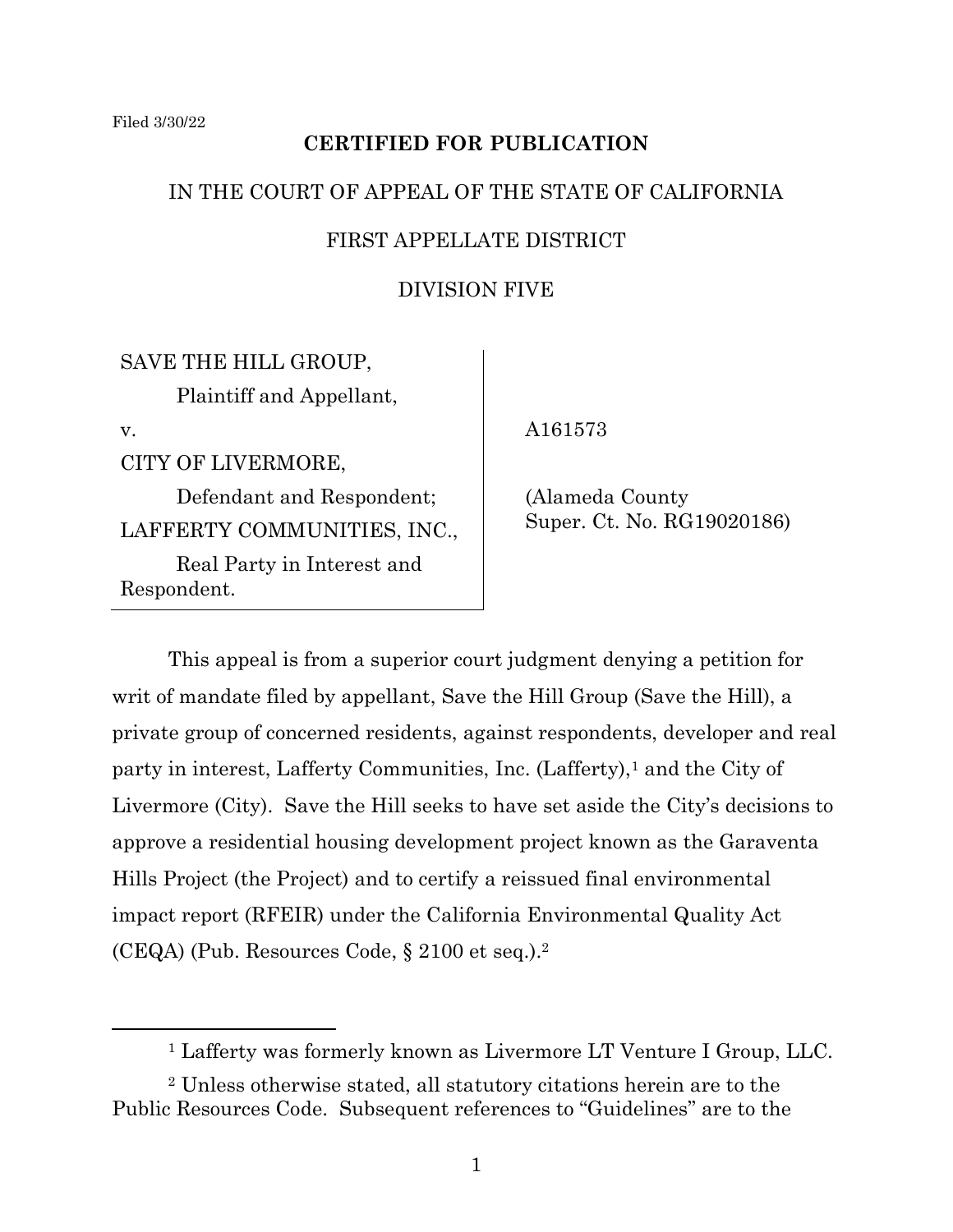For reasons that follow, we conclude Save the Hill has raised a challenge to the adequacy of the RFEIR's analysis of the "no project" alternative that is both preserved for appeal and meritorious. The RFEIR's certification and the Project's approval therefore cannot stand. Accordingly, we reverse and remand to the superior court for further proceedings consistent with the opinion set forth *post*.

## **FACTUAL AND PROCEDURAL BACKGROUND**

## **I.** *The Project and Project Site.*

On July 27, 2011, Lafferty submitted a development application for 76 homes on a 31.7-acre project site in the Garaventa Hills that is the last remaining undeveloped area in that section of the City of Livermore (hereinafter, Project Site). The initial proposed development included a looped roadway system and a two-way vehicular and pedestrian connector bridge over Altamont Creek, which crosses the Project Site. On November 16, 2011, the City issued a notice of preparation of a draft environmental impact report (DEIR), which was published a year later, in November 2012.

The DEIR described the Project Site, known as Garaventa Hills, as "moderately steeply sloping" with two prominent knolls at the center and an intermittent stream channel, Altamont Creek, at the southern boundary. Garaventa Hills consists of predominately non-native grassland habitat. West of the Project Site is the 24-acre Garaventa Wetlands Preserve, owned and managed by the Livermore Area Recreation and Park District (LARPD). The Project Site, together with the Garaventa Wetlands Preserve, provides habitat for a variety of special-status species protected under the California

CEQA guidelines found in California Code of Regulations, title 14, section 15000 et seq.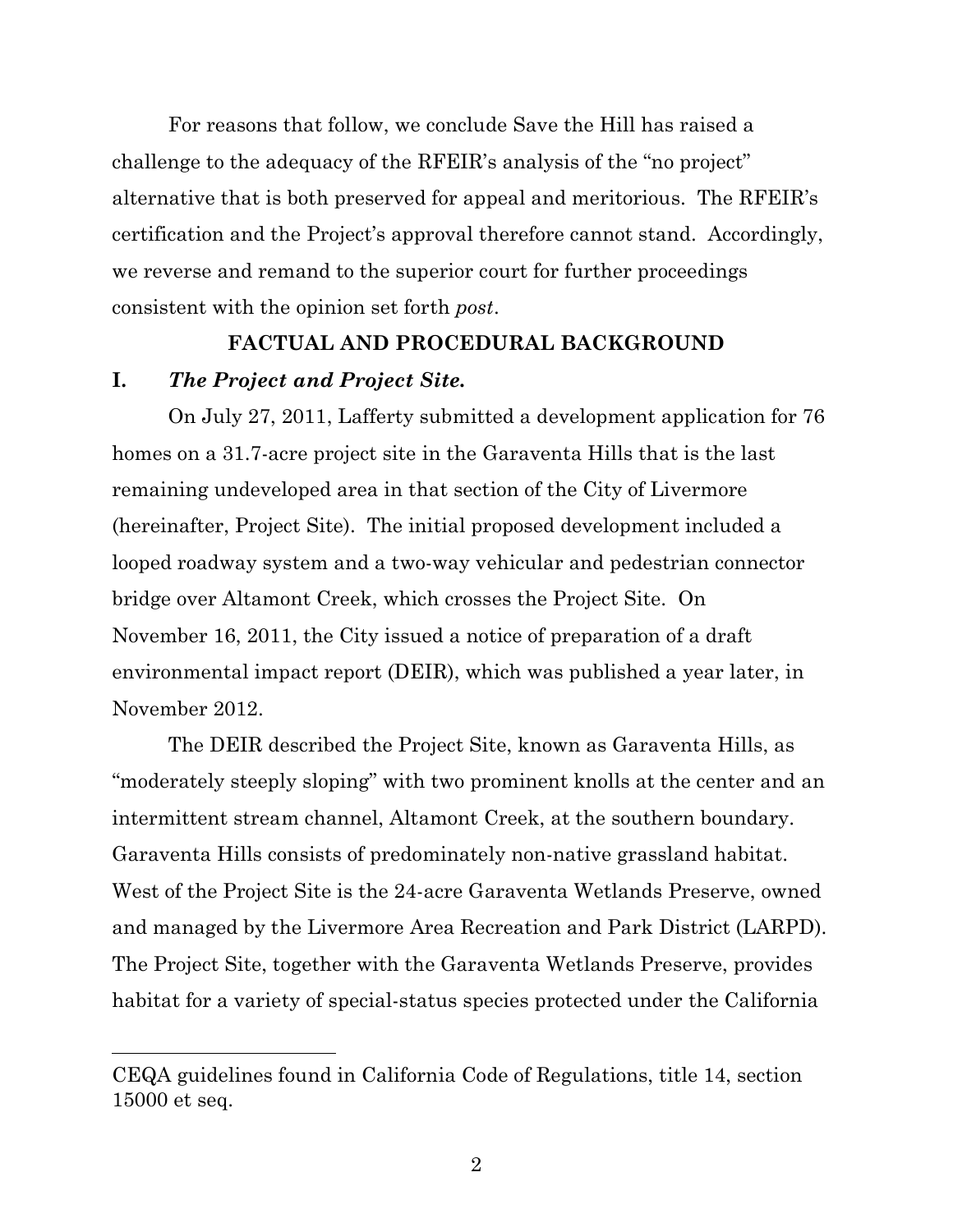Endangered Species Act and/or the federal Endangered Species Act. These species include the California red-legged frog, California tiger salamander, California burrowing owl, San Joaquin kit fox, western spadefoot toad, vernal pool fairy shrimp, Livermore tarplant, palmate-bracted bird's beak, and Congdon's tarplant.

The area of the Garaventa Hills and Wetlands Preserve is hydrologically connected to the Springtown Alkali Sink, a unique alkaline wetlands area owned and managed by the Wetlands Exchange in cooperation with the City, the California Department of Fish and Wildlife (CDFW), and the U.S. Fish and Wildlife Service (USFWS). The DEIR recognized that any alterations to existing drainage patterns in the Garaventa Hills may affect the quantity, timing and quality of precipitation that enters these wetlands and which is needed to maintain a functioning ecosystem.

When comments on the DEIR were solicited from the public, it became clear there was considerable opposition to Lafferty's original proposal. Lafferty therefore altered course and proposed a more modest project that reduced the number of residential units from 76 to 47, eliminated the vehicular bridge, and preserved a large rock outcropping. The City then released a final environmental impact report (FEIR) in June 2014.

On July 1, 2014, the City's planning commission recommended that the city council reject Lafferty's second proposal due to concerns about grading, aesthetics and comments by the LARPD regarding compatibility with the Garaventa Wetlands Preserve. The city council agreed and, on September 14, 2015, declined to certified the FEIR or approve Lafferty's second proposed project.

Lafferty, therefore, returned to the drawing board and, on September 8, 2017, submitted a revised application. This smaller-scale project consisted of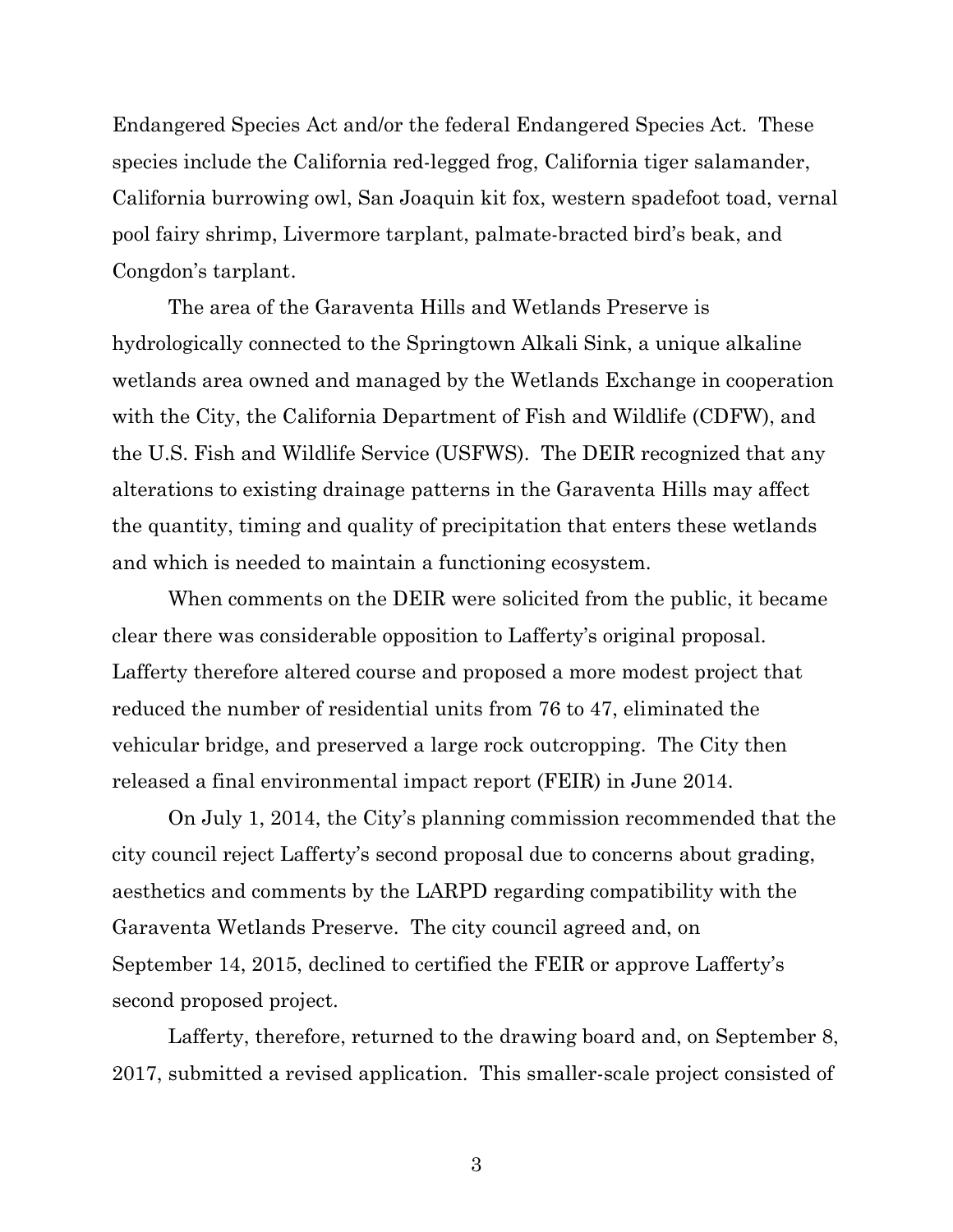44 new residences, and a pedestrian bridge across Altamont Creek that would also serve as a secondary emergency vehicle access (EVA) road. In August 2018, the City published the RFEIR. According to the RFEIR, the project would result in the permanent removal of 31.78 acres of grasslands with an additional 1.18 acres being temporarily disturbed for construction of the pedestrian bridge and EVA road. To address these and other environmental impacts, various mitigation measures were proposed, including acquisition of an 85-acre compensatory mitigation site (the Bluebell site) located in the Springtown Alkali Sink.

#### **II.** *The Approval and RFEIR Certification Process.*

On August 23, 2018, the City held a neighborhood meeting to discuss the revised Project. On December 4, 2018, the planning commission then conducted a public hearing to consider the RFEIR. Afterward, the planning commission unanimously agreed to recommend that the city council approve the RFEIR with a few changes, including a reduction in the number of proposed residences from 47 to 44.

On April 22, 2019, the city council held a public hearing on the RFEIR with the planning commission's proposed changes. After the planning commission presented the RFEIR and numerous citizens, including representatives of Save the Hill, commented on it, the city council adopted a resolution certifying the RFEIR and approving the Project that is now before us. The following day, the City filed its notice of determination.

### **III.** *The Petition.*

On May 23, 2019, Save the Hill filed a petition for writ of mandate (petition) asserting causes of action for, among other things, failure to consider significant environmental impacts, to adequately investigate and evaluate the no-project alternative to the Project, and to mitigate significant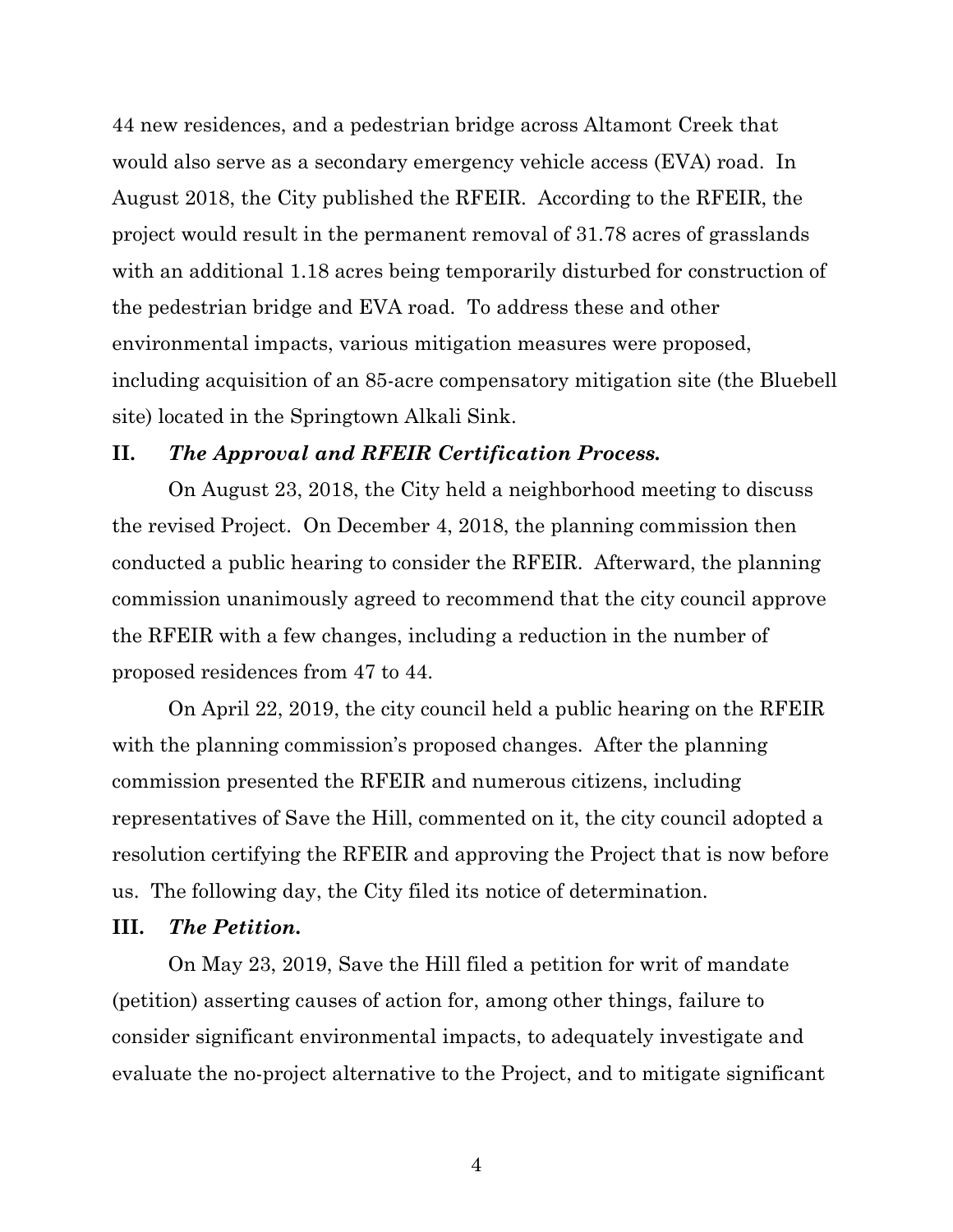environmental impacts. Save the Hill asked the superior court to set aside and vacate the Project's approval and certification of the RFEIR and to order the City to prepare a legally adequate environmental impact report (EIR). The administrative record was lodged on September 5, 2019, and a hearing was set for January 10, 2020.

#### **IV.** *The Superior Court's Order.*

On January 16, 2020, the superior court issued a tentative order finding the RFEIR's determination of infeasibility for the no-project alternative inadequate because it failed to disclose and evaluate the possibility of using existing mitigation funding to make the no-project alternative feasible. The court then asked for supplemental briefing on the issue whether Save the Hill exhausted its administrative remedies in challenging the RFEIR as inadequate on this basis.

On April 20, 2020, the superior court issued its final order denying Save the Hill's petition. Judgment was entered in respondents' favor on September 23, 2020. This appeal followed.

#### **DISCUSSION**

Save the Hill contends the superior court erred by finding that it failed to exhaust administrative remedies before raising a legal challenge to the adequacy of the RFEIR's evaluation of the possibility of having no project as a reasonable alternative to the Project. Additionally, Save the Hill contends the City violated CEQA by certifying an RFEIR that failed to: (1) adequately evaluate the no-project alternative; (2) adequately evaluate or mitigate the Project's environmental impacts on the threatened vernal pool fairy shrimp and the hydrologically significant Springtown Alkali Sink; (3) identify appropriate compensatory mitigation for the permanent loss of about 32 acres of seasonal wetlands; and (4) evaluate the possibility of preserving Garaventa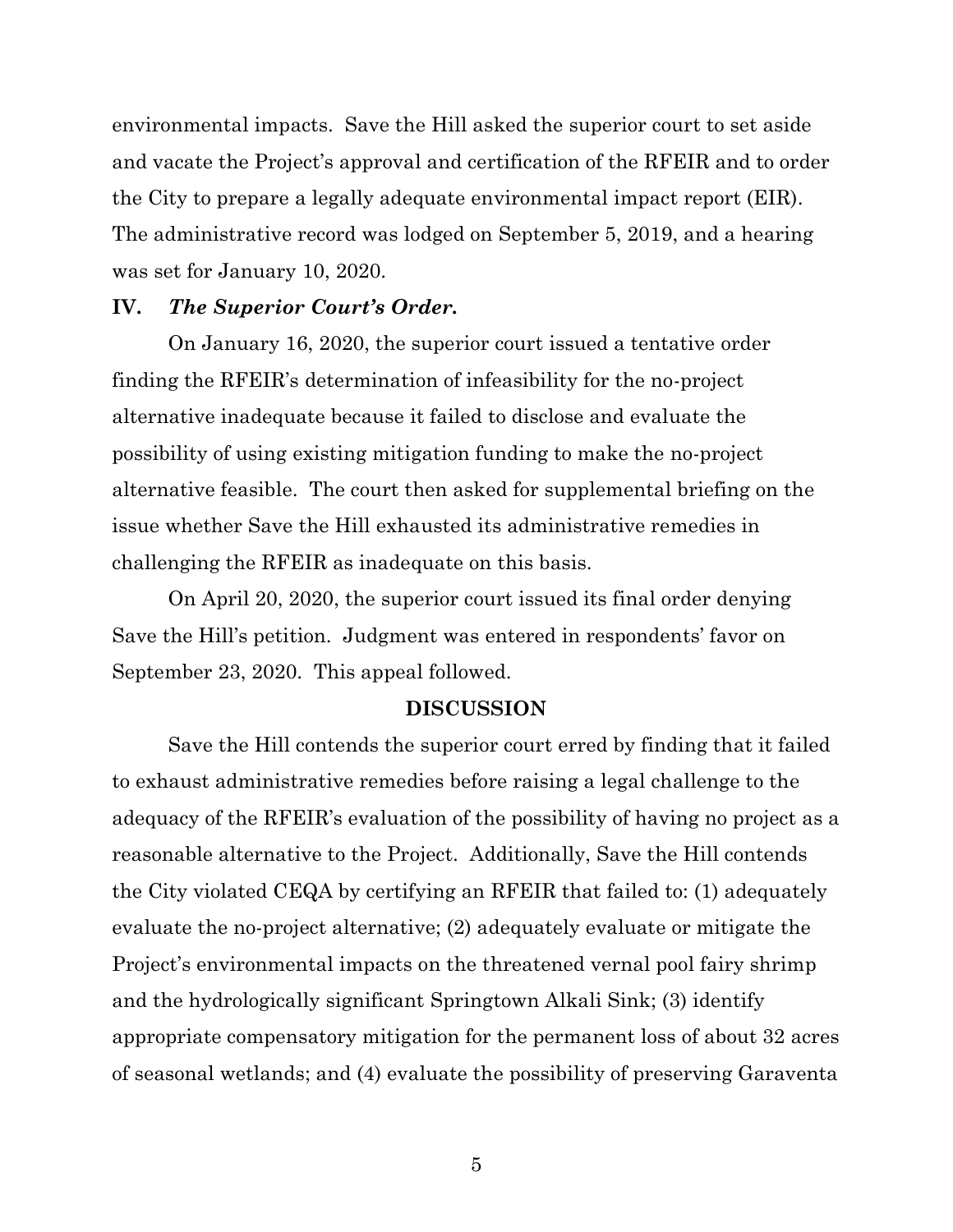Hills as a means to meet the City's unrelated contractual obligations to acquire environmentally significant properties to mitigate the environmental harms of other projects. We begin with the relevant law.

#### **I.** *The CEQA Framework.*

The Legislature intended CEQA " ' "to be interpreted in such manner as to afford the fullest possible protection to the environment within the reasonable scope of the statutory language." " (*Sierra Club v. County of Fresno* (2018) 6 Cal.5th 502, 511 (*Sierra Club*).) " ' "[T]he purpose of CEQA is to protect and maintain California's environmental quality. With certain exceptions, CEQA requires public agencies to prepare an EIR for any project they intend to carry out or approve whenever it can be fairly argued on the basis of substantial evidence that the project may have a significant environmental effect . . . ." [Citation.] The California Supreme Court has "repeatedly recognized that the EIR is the 'heart of CEQA.' [Citations.] 'Its purpose is to inform the public and its responsible officials of the environmental consequences of their decisions before they are made. Thus, the EIR "protects not only the environment but also informed selfgovernment." ' " ' ([Citation], quoting *Laurel Heights Improvement Assn. v. Regents of University of California* (1993) 6 Cal.4th 1112, 1123 [26 Cal.Rptr.2d 231, 864 P.2d 502].)" (*California Clean Energy Committee v. City of Woodland* (2014) 225 Cal.App.4th 173, 186 (*California Clean Energy*).)

An EIR is "an informational document" designed "to provide public agencies and the public in general with detailed information about the effect which a proposed project is likely to have on the environment; to list ways in which the significant effects of such a project might be minimized; and to indicate alternatives to such a project." (§ 21061, 2d par.; Guidelines,  $§$  15003, subds. (b)–(e).) " Because the EIR must be certified or rejected by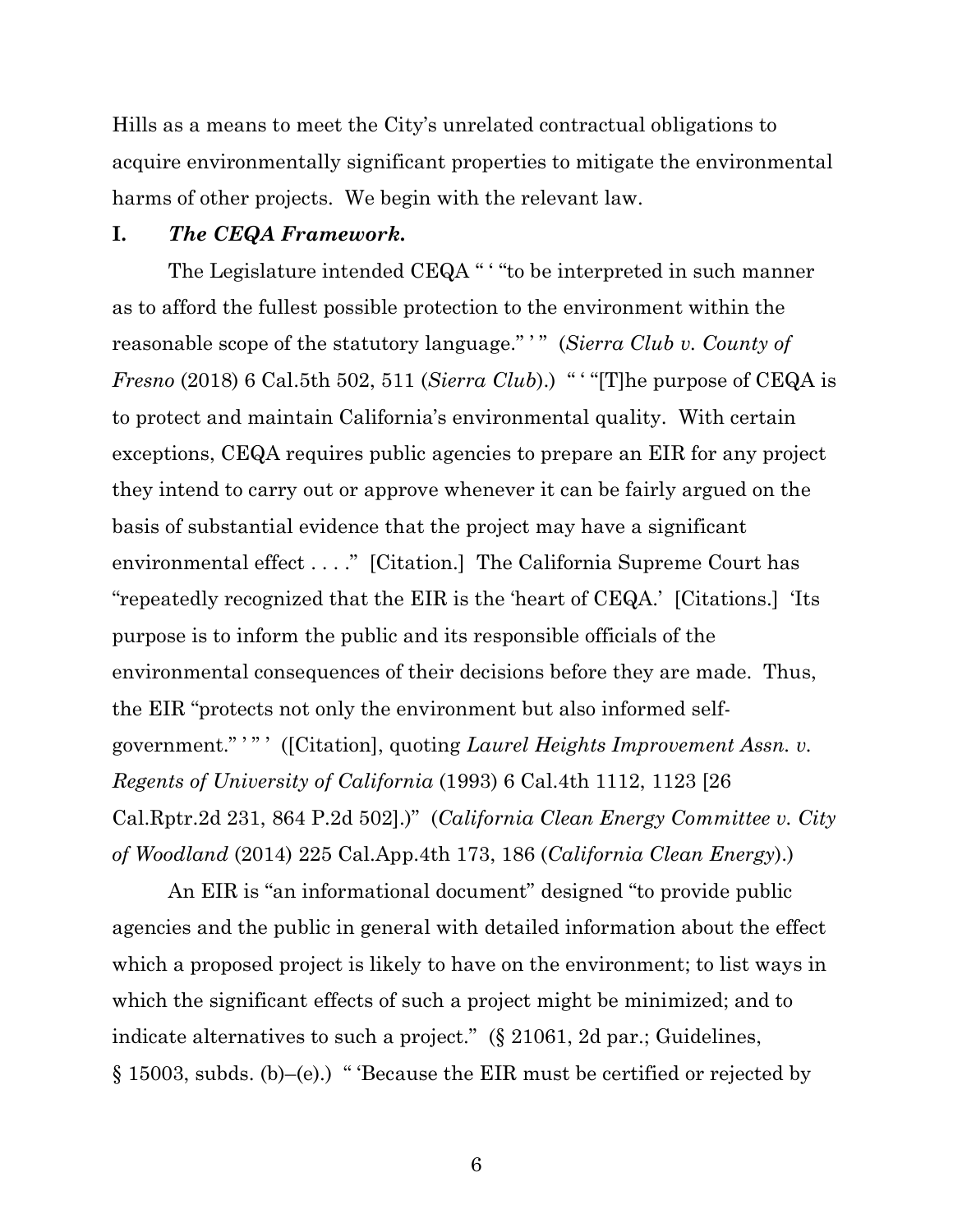public officials, it is a document of accountability.'" (*Sierra Club, supra*, 6 Cal.5th at p. 512.) The general public, " 'being duly informed, can respond accordingly to action with which it disagrees.'" (*Ibid.*)

An interested party may enforce a public agency's compliance with CEQA by petitioning the superior court for issuance of a writ of mandate. (Pub. Resources Code, §§ 21168.9, subd. (b), 21177; Code Civ. Proc., § 1086 [for standing to seek writ of mandate, party must be "beneficially interested" in the litigation's subject matter].) "An appellate court's review of the administrative record for legal error and substantial evidence in a CEQA case . . . is the same as the trial court's: [We] review[] the agency's action, not the trial court's decision; in that sense appellate judicial review under CEQA is de novo.' [Citations.] We therefore resolve the substantive CEQA issues on which we granted review by independently determining whether the administrative record demonstrates any legal error by the [agency] and whether it contains substantial evidence to support the [agency's] factual determinations." (*Vineyard Area Citizens for Responsible Growth, Inc. v. City of Rancho Cordova* (2007) 40 Cal.4th 412, 427.) " '[A]n agency may abuse its discretion under CEQA either by failing to proceed in the manner CEQA provides or by reaching factual conclusions unsupported by substantial evidence.' " (*Banning Ranch Conservancy v. City of Newport Beach* (2017) 2 Cal.5th 918, 935 (*Banning*).)

" 'Judicial review of these two types of error differs significantly: While we determine de novo whether the agency has employed the correct procedures, "scrupulously enforc[ing] all legislatively mandated CEQA requirements" [citation], we accord greater deference to the agency's substantive factual conclusions. In reviewing for substantial evidence, the reviewing court "may not set aside an agency's approval of an EIR on the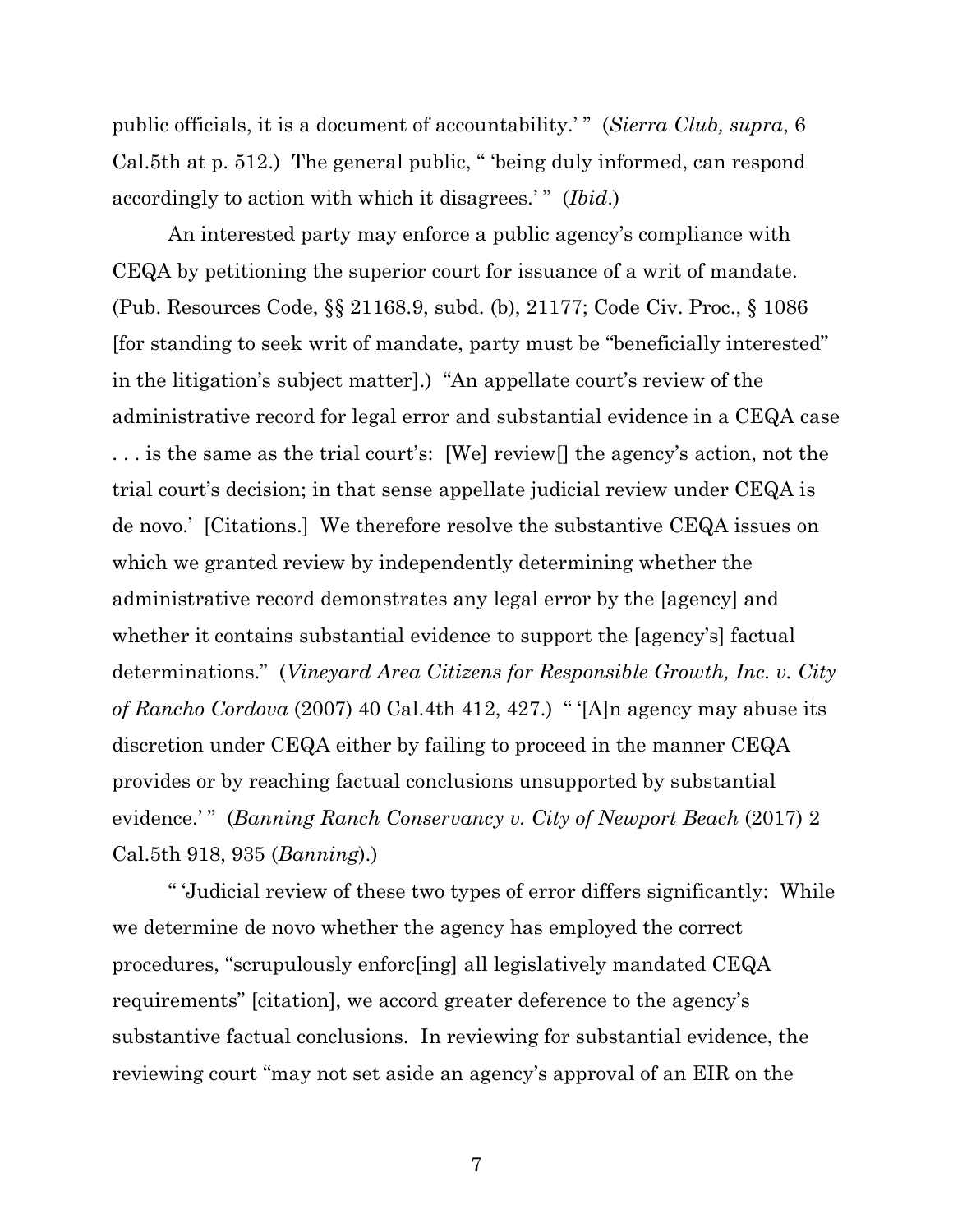ground that an opposite conclusion would have been equally or more reasonable," for, on factual questions, our task "is not to weigh conflicting evidence and determine who has the better argument." ' " (*Sierra Club, supra*, 6 Cal.5th at p. 512.) "The ultimate inquiry, as case law and the CEQA guidelines make clear, is whether the EIR includes enough detail 'to enable those who did not participate in its preparation to understand and to consider meaningfully the issues raised by the proposed project.' " (*Id*. at p. 516.) This inquiry is generally a mixed question of law and fact subject to de novo review, but to the extent factual questions predominate, a substantial evidence review applies. (*Ibid.*)

## **II.** *The superior court erred in finding Save the Hill failed to exhaust its administrative remedies before challenging the no-project alternative analysis.*

The superior court rejected Save the Hill's challenge to the adequacy of the no-project alternative analysis on the procedural ground of failure to exhaust administrative remedies. Specifically, the court found that while Save the Hill representatives "express[ed] their desires that the site be preserved as open space," they did not mention the environmental documents or express concern that the City insufficiently studied project alternatives. As discussed *post*, CEQA does not require public interest groups such as Save the Hill, which often are unrepresented by counsel at administrative hearings, to do more than fairly apprise the agency of their complaints in order to preserve them for appeal.

When preparing an EIR, CEQA " 'requires the public agency to consider feasible alternatives to the project which would lessen any significant adverse environmental impact. (§§ 21002, 21081; [citation].) One alternative is "no project." (See Guidelines, § 15126, subd. (d)(2) ["no project" alternative to be considered along with proposed project's environmental impact]; [citation].)'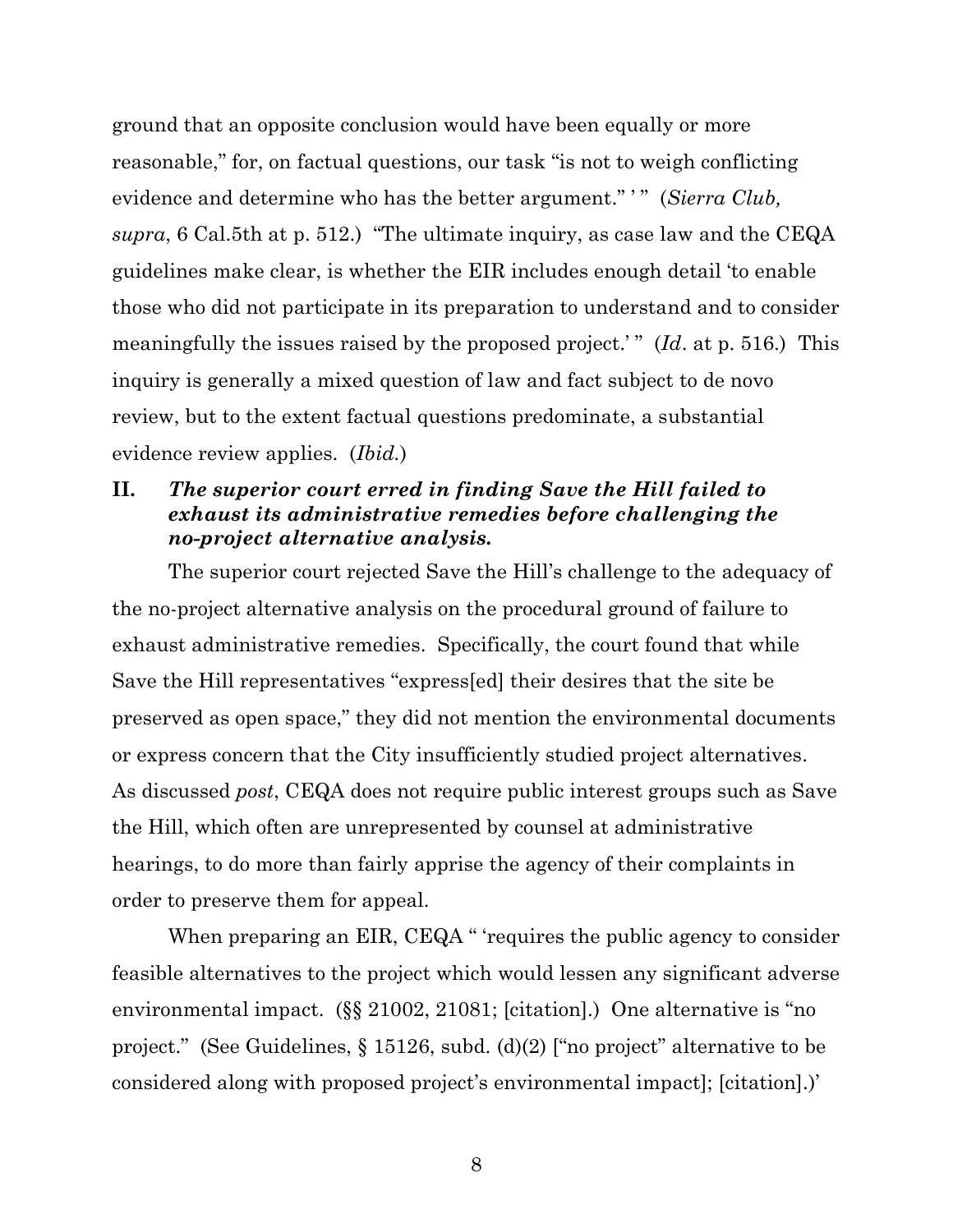[Citation.]" (*Planning & Conservation League v. Department of Water Resources* (2000) 83 Cal.App.4th 892, 911 (*Planning & Conservation League*).) Here, Save the Hill contends the RFEIR's evaluation of the no-project alternative was deficient. The superior court agreed but, nonetheless, found Save the Hill forfeited the right to challenge the no-project alternative evaluation by failing to raise a proper objection during the administrative process. We review the court's finding de novo. (*Clews Land & Livestock, LLC v. City of San Diego* (2017) 19 Cal.App.5th 161, 185.) The following rules apply.

" 'In order to attack a decision that is subject to CEQA, the alleged grounds for noncompliance must have been presented to the public agency, and the person attacking the decision must have raised some objection during the administrative proceedings.  $(\S 21177, \S 484)$ , (b).) [Citation.] Although an issue must first have been raised during the administrative process to be preserved for judicial review, it may be argued in court by a different person. [Citation.]" (*California Clean Energy, supra*, 225 Cal.App.4th at p. 191.) " '[T]he objections must be sufficiently specific so that the agency has the opportunity to evaluate and respond to them.' [Citation.] This requirement is known as the exhaustion doctrine. [Citation.] The rationale behind this rule is that the public agency should have the opportunity to receive and respond to articulated factual issues and legal theories before its actions are subjected to judicial review. [Citation.]" (*Porterville Citizens for Responsible Hillside Development v. City of Porterville* (2007) 157 Cal.App.4th 885, 909–910 (*Porterville Citizens*).)

Generally speaking, "" "bland and general references to environmental matters' " ' " or " ' " 'isolated and unelaborated' " ' " comments do not satisfy the exhaustion requirement; rather, the "'" "exact issue'"'" must have been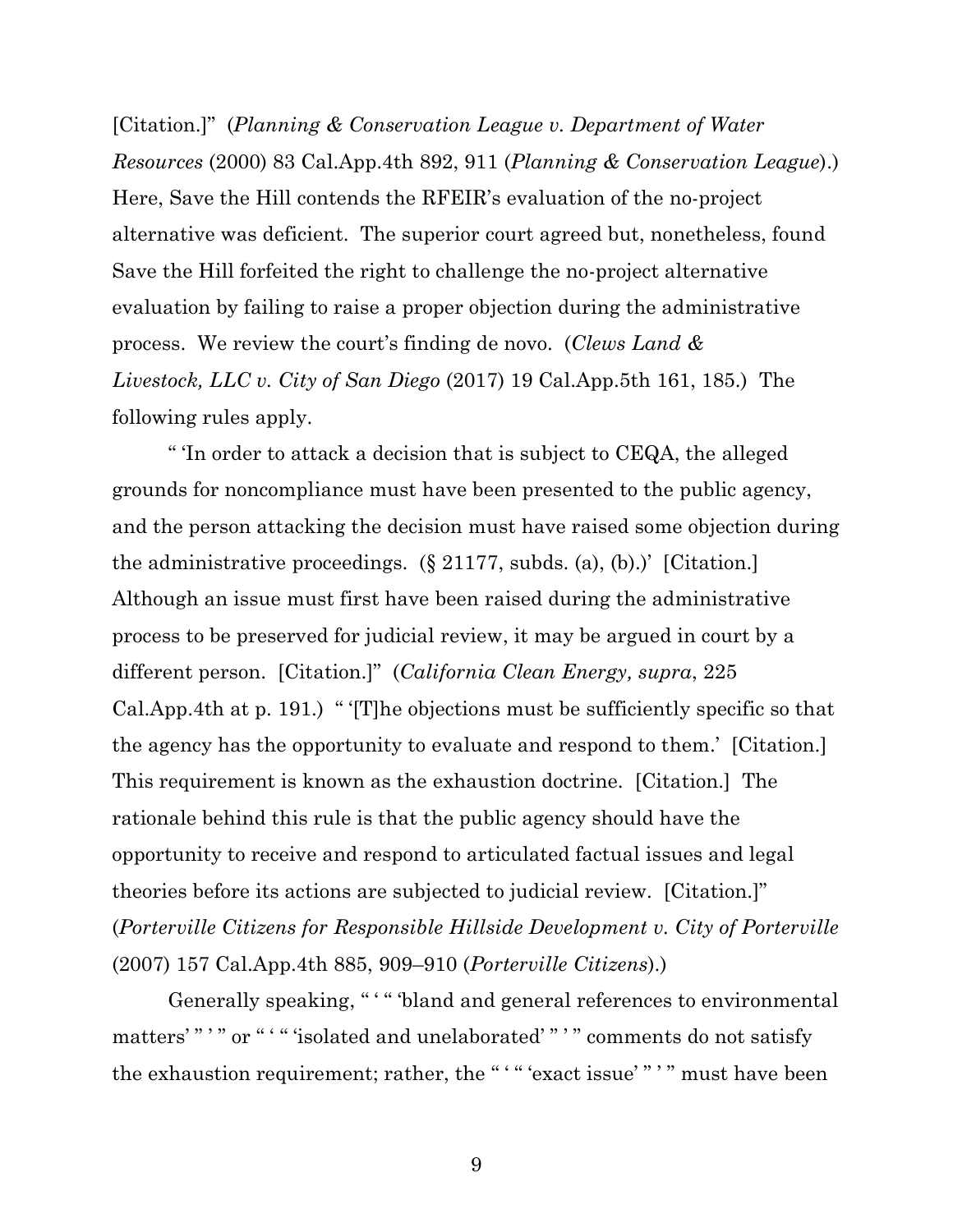presented to the agency. (E.g., *North Coast Rivers Alliance v. Marin Municipal Water Dist. Bd. of Directors* (2013) 216 Cal.App.4th 614, 623, 631 [plaintiff failed to exhaust administrative remedies where its letters during the administrative process failed to apprise the agency of any specific inconsistencies with the plan's policies or programs]; *South of Market Community Action Network v. City and County of San Francisco* (2019) 33 Cal.App.5th 321, 347 (*South of Market Community Action*) [plaintiffs' remarks during the public comment period that reflected "general concerns about the amount of wind generated by the 5M Project, 'wind tunnel' effects, and requests for mitigation measures" were "insufficient to raise the specific issues [they] assert[ed] on appeal"].) At the same time, courts have acknowledged less specificity is required to preserve an issue for appeal in an administrative proceeding than in a court proceeding because parties are not generally represented by counsel before administrative bodies: " ' " 'To hold such parties to knowledge of the technical rules of evidence and to the penalty of waiver for failure to make a timely and specific objection would be unfair to them.' " ' " (*Santa Clarita Organization for Planning the Environment v. City of Santa Clarita* (2011) 197 Cal.App.4th 1042, 1051; see *Planning & Conservation League v. Castaic Lake Water Agency* (2009) 180 Cal.App.4th 210, 251 (*Castaic Lake*) [to satisfy exhaustion doctrine, petitioner's objections need only " 'fairly apprise[]' " the agency of the EIR's purported defect].)

We conclude on this record Save the Hill's objections during the administrative process met this standard of fairly apprising the City of the RFEIR's failure to adequately flesh out the feasibility of not going forward with the Project. For example, during the public comment period, Carolyn Morgan wrote the City to express concern for "the destruction of habitat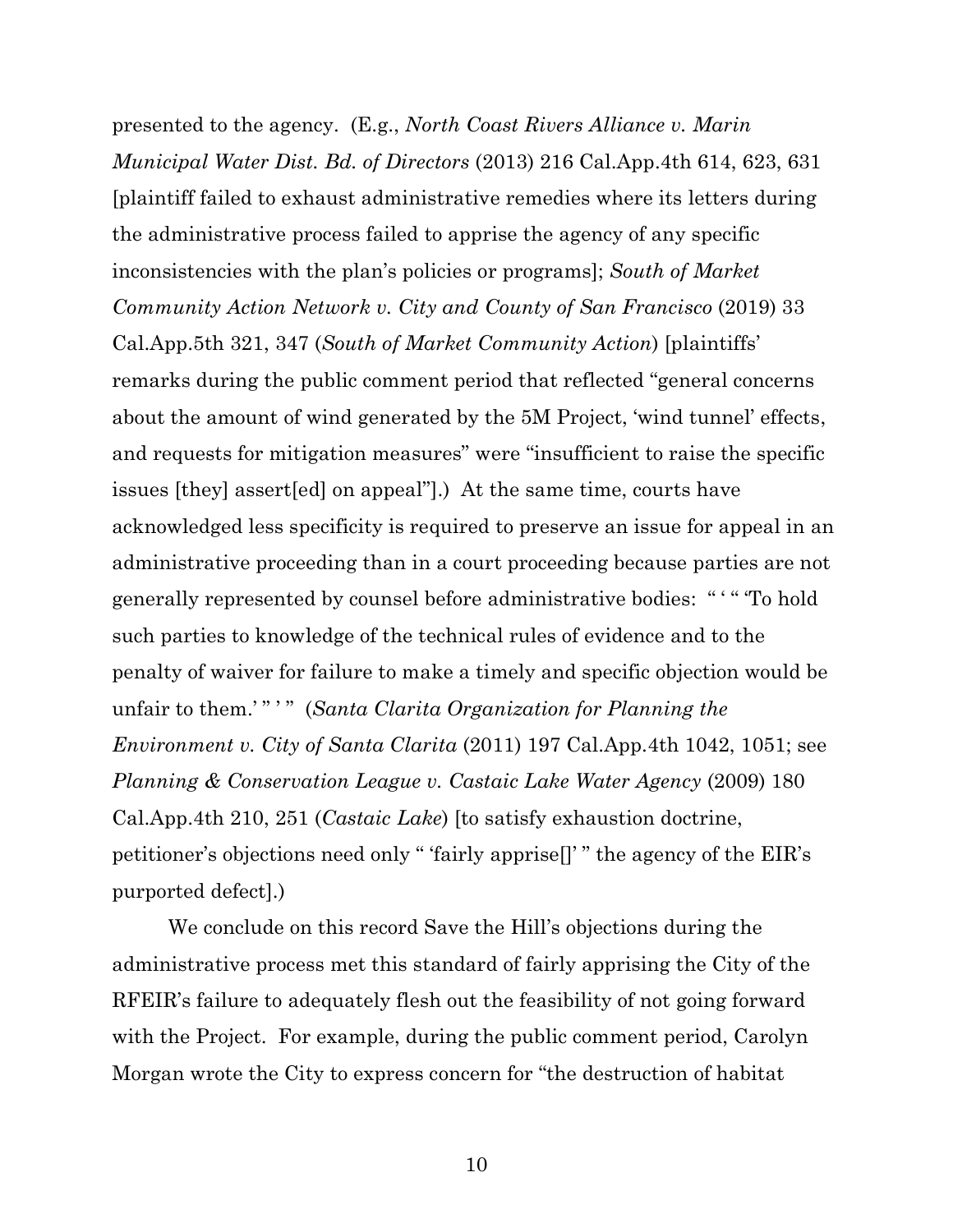when the hill is bulldozed to make suitable building pads" and to ask whether Lafferty owned other land in the City "more suitable for building." Morgan then queried whether "[Lafferty] could sell the development credits to another builder in a more suitable area" so that "the habitat would be saved of [*sic*] forever." In RFEIR comment H-2, the City responded by specifically directing Morgan to the no-project/no-development alternative evaluation, which indicated the Project Site is zoned for residential development and that the Project's habitat-loss impact would be mitigated to insignificant levels.

In addition, during the April 22, 2019 city council meeting at which the RFEIR was presented for certification, several Save the Hill representatives objected to the Project and voiced support for the alternative of preserving the Project Site as open space in perpetuity. For example, Michelle Mitchell asked, " 'Is it possible that during [a future] General Plan reevaluation the City can take the time to look once again to rezoning this property so that it might remain open space? Given the City's history of preserving open space and hillsides, the City's current General Plan, and the City's work with the Altamont Landfill Open Space committee on [a] recommended list of priority areas for future acquisition and [its work with] eastern Alameda County, I'd like to request that the City consider working with other local agencies [and] the Save the Hill Group to secure funding from the Altamont Landfill Open Space Committee and partnering with [a] local park district or districts to preserve this area as open space."

Another Save the Hill representative, Michaela Morrow, then pointed to the RFEIR's report that roughly 32 acres of sensitive habitat would be permanently destroyed and asked the city council, instead, to protect the land as open space in accordance with the general plan. Save the Hill representative Bianca Covarelli, in turn, told the city council that funds were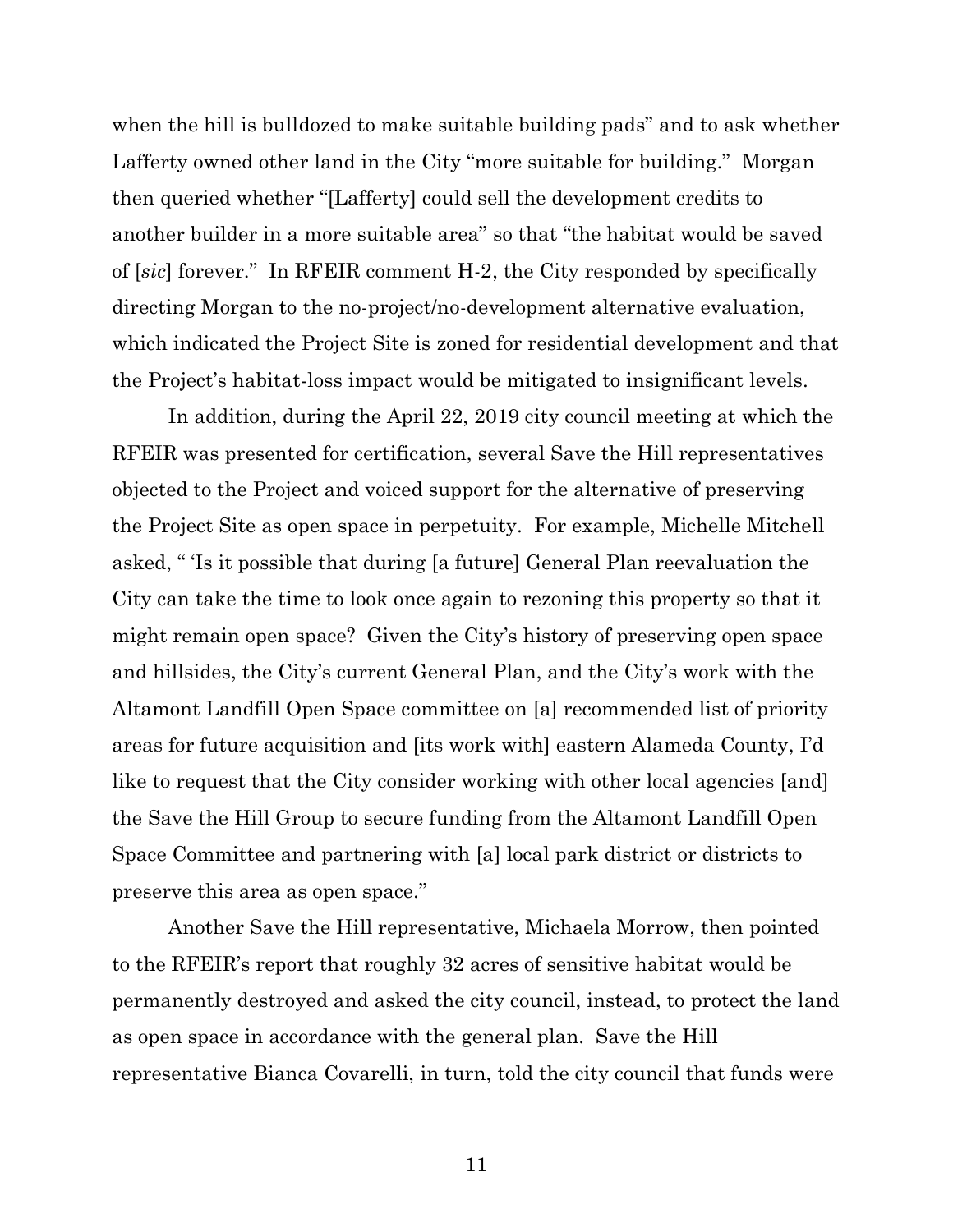available for buying and preserving Garaventa Hills as open space and " 'we're working on collaborating with finding a buyer for this unique beautiful space to maintain open space.' " Covarelli also reiterated, "This is an environmentally and ecologically sensitive, very unique, hill that should be honored and left intact as pristine, maintained open space. . . . Our goal from Save the Hill Group is to maintain this unique open space . . . ."

In response to these comments, several city council members raised questions to the planning commission regarding the possibility of preserving the Project Site as open space. Councilmember Bob Woerner acknowledged the community's desire not to have the Project and asked whether the City could buy the land itself and just " "make this all go away . . . ." "" In response, Assistant City Attorney Catrina Fobian advised him that zoning rules could not be changed at that point and that he should limit his " 'evaluat[ion] [to] the project that is set before you—not look at the possibility of what the City could do with the property as we're currently not under contract to purchase that property; Lafferty Communities is under contract to purchase that property. So that would be a separate course of action, apart from your determination as to what to do with this proposal before you this evening.'"

In the same vein, Mayor John Marchand asked whether anyone had made an offer to buy Garaventa Hill and whether there were funds available, specifically "the Altamont Open Space funds," to conserve the Project Site. Planning Manager Steve Stewart responded that these funds were subject to "specific requirements" and were "tied to sites with significant native . . . biological diversity and also for non-motorized uses." Mayor Marchand also asked, " 'If we did change the zoning to be permanent open space and decided that there could be no development on this property, that constitutes a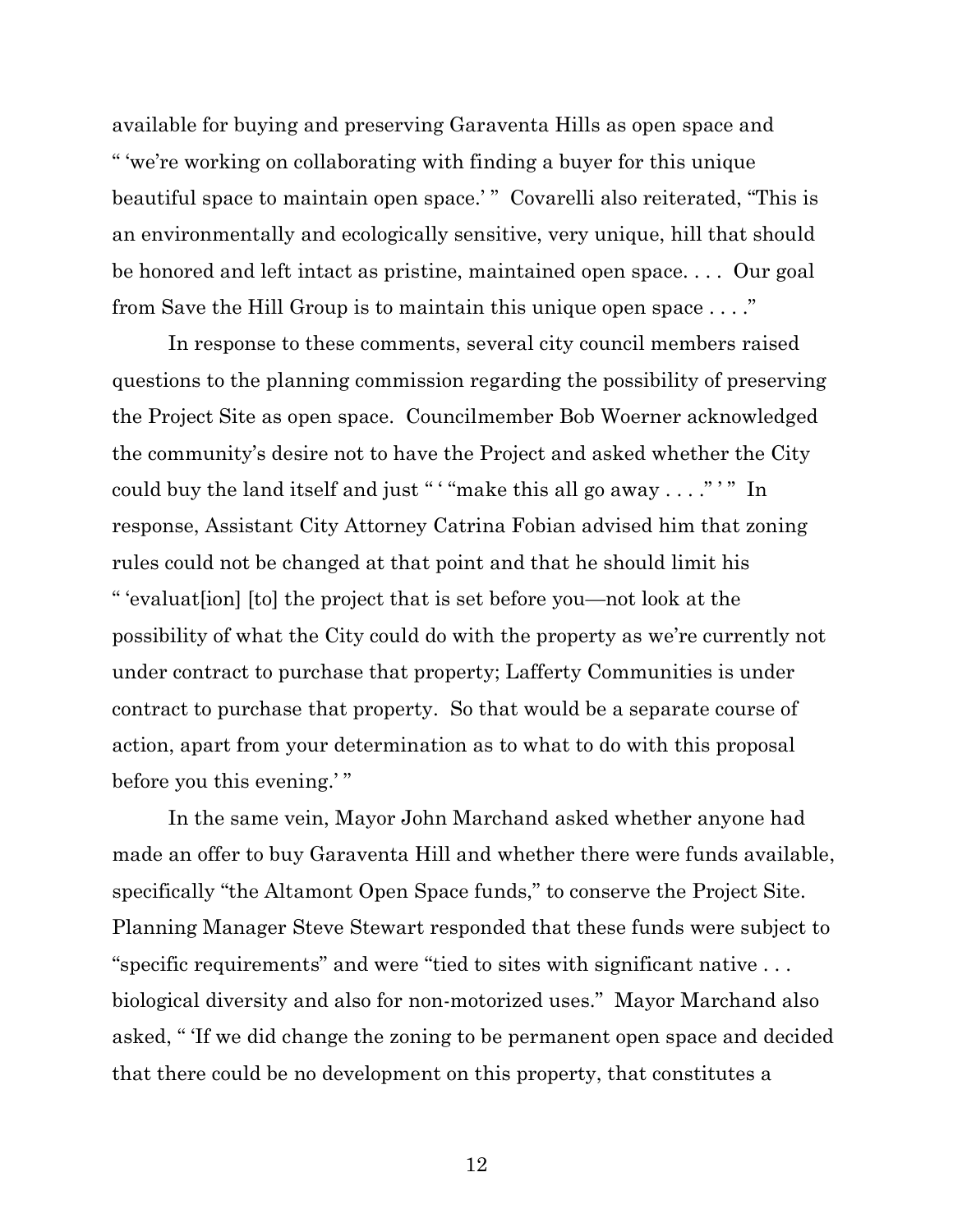taking?' " City Attorney Jason Alcala responded, " 'Yes; if the Council were to take that action, you would be faced with the likelihood of a takings lawsuit.' " <sup>3</sup> Taking this counsel to heart, Councilmember Woerner lamented, before voting to certify the RFEIR, "There is no way under the rules that we have to work under to get to zero. . . . This is [the] best we can do. We don't have a lot of latitude . . . ."

These discussions show the city council was very much focused, at Save the Hill's prompting, on the feasibility of a no-project alternative. While the superior court discounted them for not specifically referring to the RFEIR's project alternatives evaluation, we conclude they sufficed to fairly apprise the City of its position. (See *Castaic Lake, supra*, 180 Cal.App.4th at p. 251; *Save Our Residential Environment v. City of West Hollywood* (1992) 9 Cal.App.4th 1745, 1750 ["SORE's objections to the Project, while not identifying the precise legal inadequacy upon which the trial court's ruling ultimately rested, fairly apprised [the agency] that SORE believed the environmental impacts of developing the Project . . . would be deleterious to the surrounding community"].)

Moreover, "the doctrine of exhaustion of administrative remedies has not hardened into inflexible dogma. [Citation.] It contains its own exceptions, as when the subject matter of the controversy lies outside the administrative agency's jurisdiction [citation], when pursuit of an administrative remedy would result in irreparable harm [citations], when the administrative agency cannot grant an adequate remedy [citations], and when the aggrieved party can positively state what the administrative

<sup>3</sup> As discussed *post* (pp. 19–21), the representations by the City's attorneys that it would be illegal for the City to attempt to rezone and purchase the Project Site for conservation were not included, much less explained, in the RFEIR.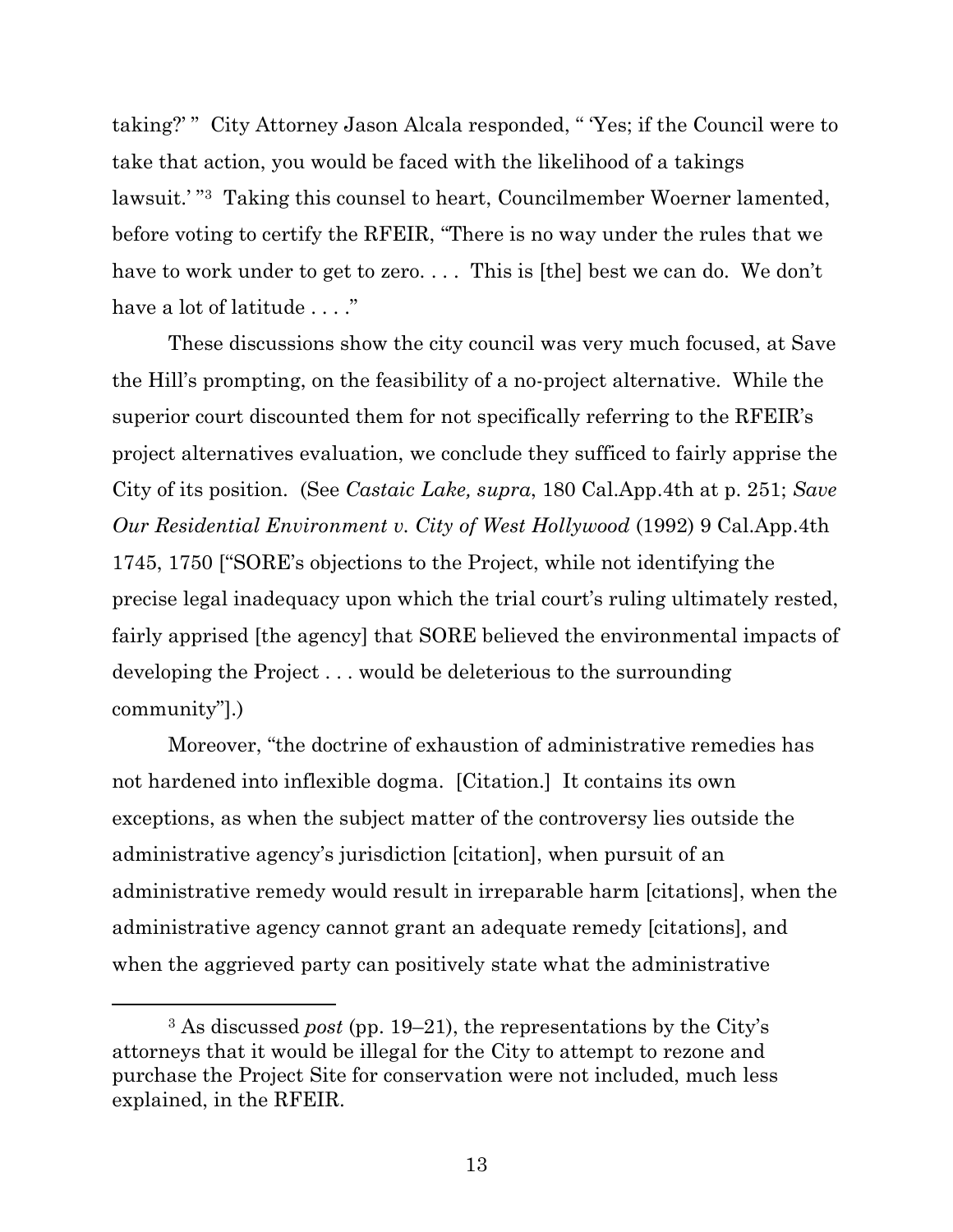agency's decision in his particular case would be. ([Citation.] See also *Exhaustion of Administrative Remedies in California*, 56 Cal.L.Rev. 1061, 1068–1081.)" (*Ogo Associates v. City of Torrance* (1974) 37 Cal.App.3d 830, 834.)

The last mentioned exception applies here. The record is replete with incidences of Save the Hill representatives urging councilmembers to consider the possibility of obtaining funding to purchase and conserve the Project Site. While Save the Hill did not frame its urging in the language of the RFEIR's no-project alternative, the evidence is overwhelming that, had it done so, the result would have been the same: The City would have rejected the group's proposal and certified the RFEIR. As described, when councilmembers broached the possibility of obtaining such funding to purchase and conserve Garaventa Hills, they were advised by staff and attorneys that it was too late and would expose the City to liability under the takings clause. They were also instructed to limit their focus to the Project in front of them—even though CEQA required them to focus on both the Project and feasible alternatives, *including the no-project alternative*.

On this record, we may conclude the City had no intention to consider the alternative of not having the Project go forward. (See *Ogo Associates v. City of Torrance, supra*, 37 Cal.App.3d at p. 834.) Accordingly, we decline to apply the exhaustion of remedies doctrine as a bar to Save the Hill's noproject challenge.

#### **III.** *The no-project alternative analysis is inadequate.*

We thus turn to the merits of Save the Hill's claim that the RFEIR's noproject alternative discussion was inadequate, as it failed to disclose and analyze information regarding the availability of funding sources that could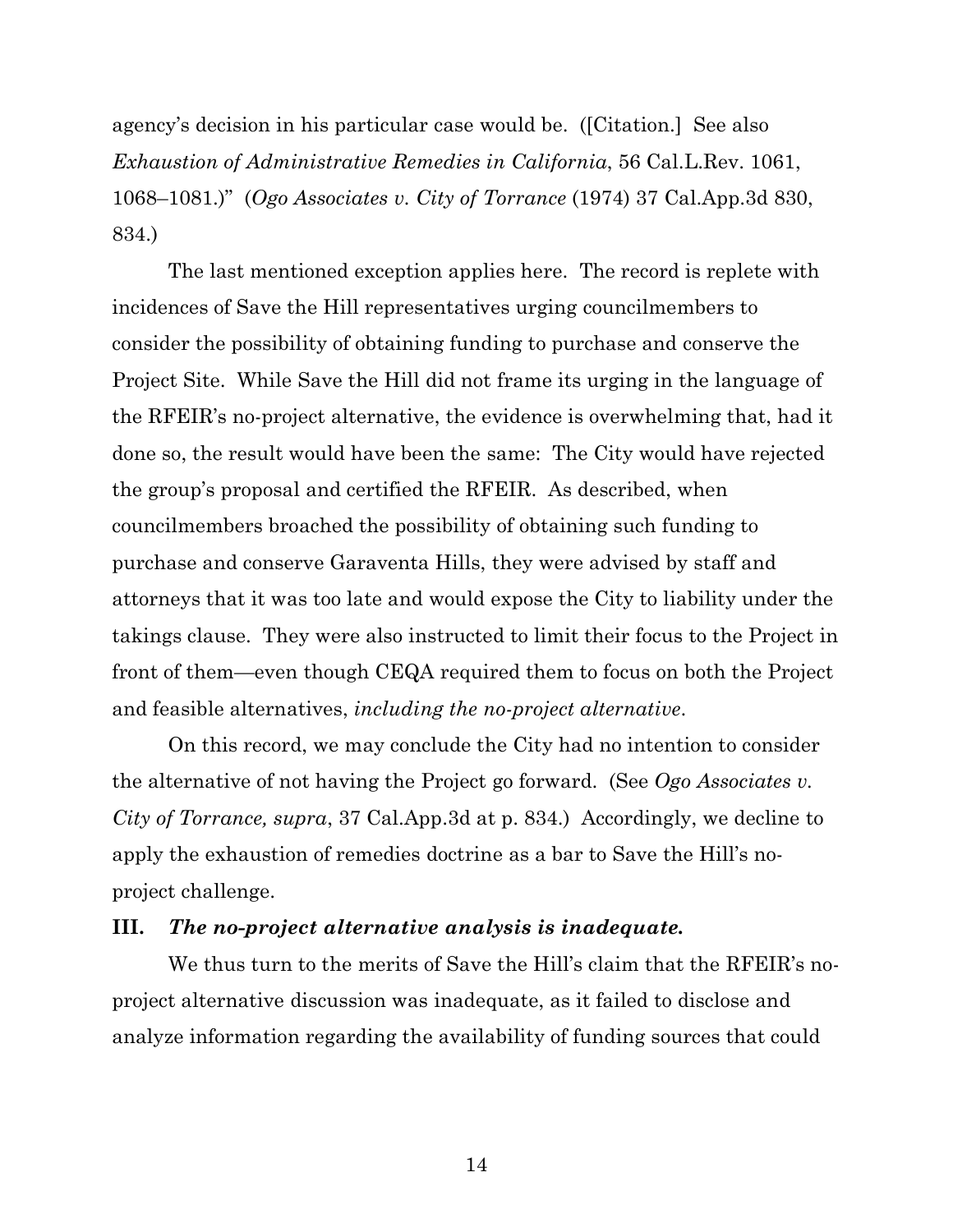have been used to purchase and permanently conserve the Project Site. The following standards apply.

"CEQA requires that the no project alternative discussed in an EIR address 'existing conditions' as well as 'what would be reasonably expected to occur in the foreseeable future if the project were not approved, based on current plans and consistent with available infrastructure and community services.' (Guidelines, former  $\S 15126$ , subd. (d)(4), now  $\S 15126.6$ , subd. (e)(2).) The existing conditions, supplemented by a reasonable forecast, are characterized as the no project alternative. The description must be straightforward and intelligible, assisting the decision maker and the public in ascertaining the environmental consequences of doing nothing." (*Planning & Conservation League, supra*, 83 Cal.App.4th at p. 911; see *Center for Biological Diversity v. Department of Fish & Wildlife* (2015) 234 Cal.App.4th 214, 253.) Moreover, the discussion "must contain sufficient detail to help ensure the integrity of the process of decisionmaking by precluding stubborn problems or serious criticism from being swept under the rug. (*Concerned Citizens of Costa Mesa, Inc. v. 32nd Dist. Agricultural Assn.* (1986) 42 Cal.3d 929, 935 [citations]; [citation].) It must reflect the analytic route the agency traveled from evidence to action. [Citation.] An EIR which does not produce adequate information regarding alternatives cannot achieve the dual purpose served by the EIR, which is to enable the reviewing agency to make an informed decision and to make the decisionmaker's reasoning accessible to the public, thereby protecting informed self-government. [Citation.]" (*Kings County Farm Bureau v. City of Hanford* (1990) 221 Cal.App.3d 692, 733; see *South of Market Community Action, supra*, 33 Cal.App.5th at p. 331 [" 'overriding issue' " is whether the agency " ' "reasonably and in good faith" ' " discussed the project in sufficient detail to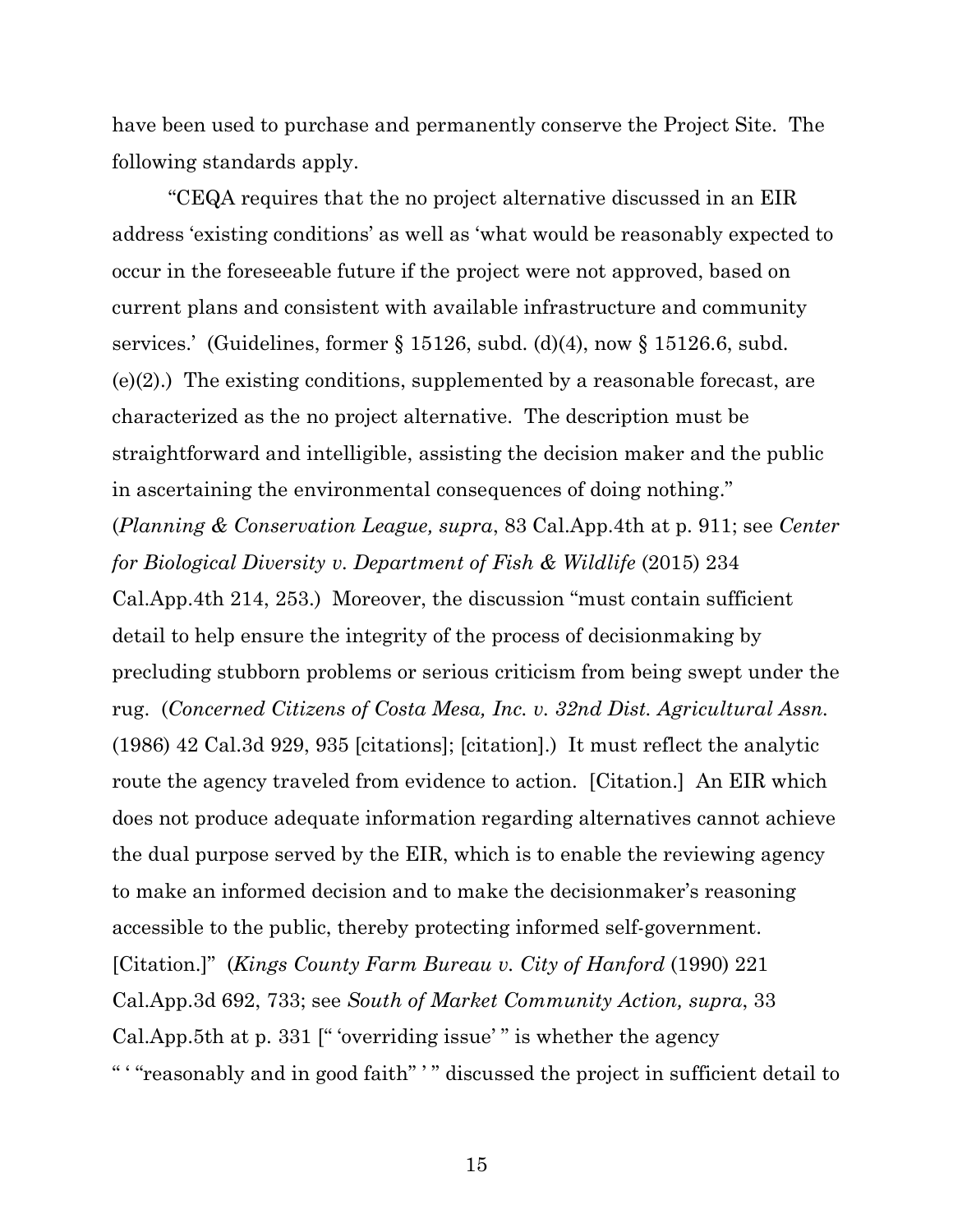allow the public to discern from the EIR the agency's analytic route from evidence to action].)

Thus, to prove prejudicial error, the appellant must demonstrate " 'the failure to include relevant information preclude[d] informed decisionmaking and informed public participation, thereby thwarting the statutory goals of the EIR process.' [Citation.]" (*Neighbors for Smart Rail v. Exposition Metro Line Construction Authority* (2013) 57 Cal.4th 439, 463.)

Here, the RFEIR identifies "No Project, No Development" as an alternative that is environmentally superior to the Project itself because it assumes the proposed Project is not approved and the site would remain in an undeveloped state, with no development of roadways or residences. Yet the RFEIR ultimately rejects the no-project alternative because: (1) it would not meet the Project's objectives of completing implementation of the Maralisa Planned Development, <sup>4</sup> contributing to housing availability and providing housing near employment centers; and (2) it is "not necessarily feasible to assume the site would remain undeveloped in the long term" because the Project Site is zoned for residential development and there is no current proposal for the City or other agency to purchase or otherwise preserve it.

As Save the Hill notes, there is no mention in this discussion about the existence and feasibility of using available funding sources to purchase the Project Site and set aside Garaventa Hills for conservation rather than development. Yet respondents concede the Project Site is eligible for

<sup>4</sup> In the 1990's, development of Garaventa Hills was proposed as part of the Marlisa Planned Development, a project to construct hundreds of residences and a school north and south of Altamont Creek. However, Garaventa Hills was later removed from the Maralisa Planned Development due to environmental and hydrological concerns.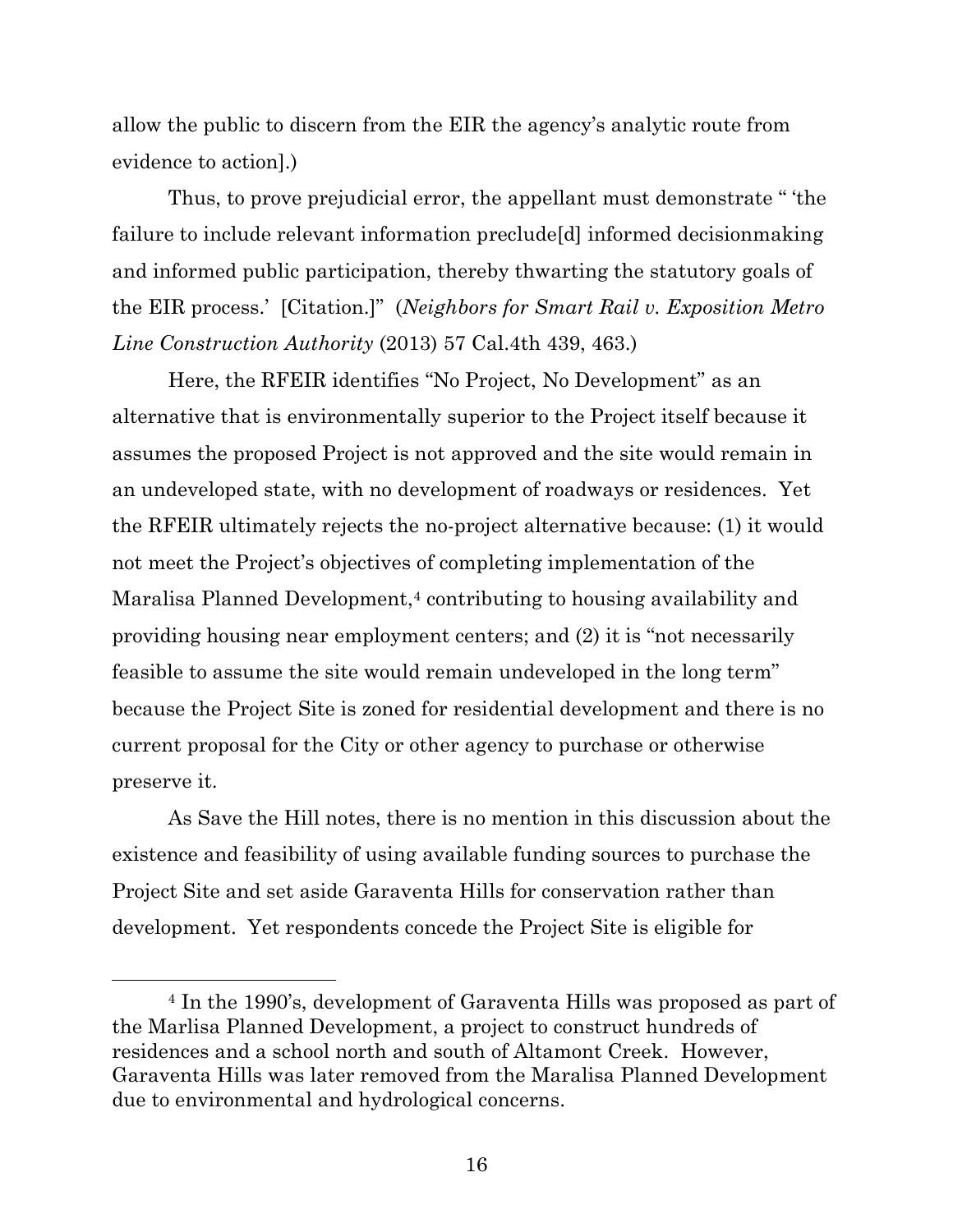conservation funding under two settlement agreements to which the City is a party: the Dougherty Valley Settlement Agreement (DVSA) and the Altamont Landfill Settlement Agreement (ALSA). The DVSA, deployed to mitigate environmental impacts from a large housing project, required the developer to pay several million dollars in fees into a settlement fund to be used by the City for acquisitions, including permanent trails, open space, or agricultural preservation easements, in two areas: (1) north of Interstate 580 and east of Collier Canyon Road in Alameda County (which includes the Project Site); and (2) the Tassajara Valley area of Contra Costa County.

The DVSA also mandates with respect to open space acquisitions that priority be given to "purchases in areas containing unique vegetation and/or endangered species habitat." Respondents do not dispute Garaventa Hills falls within both the geographic scope of the DVSA, as it sits squarely within the area north of Interstate 580 and east of Collier Canyon Road in Alameda County, and within the environmental scope of the DVSA, as the site contains both unique vegetation and endangered species habitat. The City itself describes the Project Site as "the last undeveloped area within the City limits in the vicinity," with "no additional development" assumed in its immediate vicinity.

The ALSA, in turn, was executed to address environmental harm from the expansion of the Altamont Landfill. The record reflects that as of March 2018, ALSA's open space fund contained approximately \$11.2 million earmarked for land acquisitions in designated areas that include the Project Site. To that end, the Altamont Landfill Open Space Committee (Open Space Committee) adopted and the city council approved a list of priority areas for future acquisitions with ALSA funds that include the Springtown Alkali Sink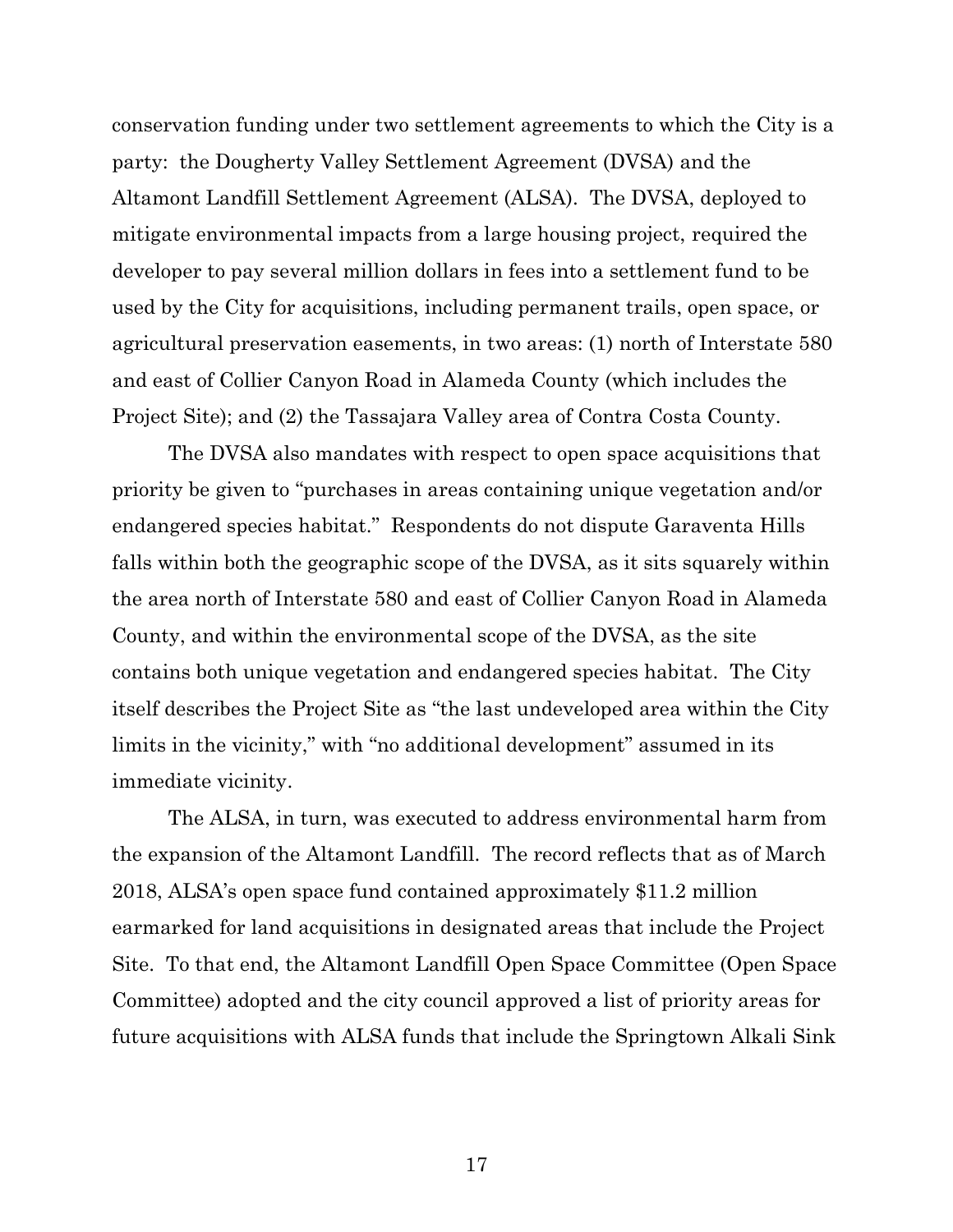area, which arguably covers Garaventa Hills, upstream and hydrologically connected to the Sink.

And similar to the DVSA, the ALSA specifies that "first priority" should be given to "acquisition of property having significant value for preservation of native biological diversity and/or wildlife habitat" and that "second priority" should be given to "acquisition of property having significant value for visual character and/or non-motorized recreation." Respondents do not dispute Garaventa Hills meets both of these standards. However, they argue that conservation of Garaventa Hills would not be a reasonably foreseeable consequence of implementing the no-project alternative because the Project Site is already zoned for residential development and there is no known willing buyer.

We find weaknesses with these arguments. First, as the superior court noted when finding the RFEIR's no-project alternative evaluation deficient, the Project Site's zoning designation is not unalterable. Even our Supreme Court has recognized "the use of zoning to facilitate the availability of private recreational facilities to the residents of [a city] is within the scope of the city's police power." (*Ehrlich v. City of Culver City* (1996) 12 Cal.4th 854, 881–882.) In fact, the record reflects that, before approving the Project at hand, the City recognized its power to change the zoning designation of a 65 plus-acre parcel of environmentally sensitive property in the vicinity of Garaventa Hills that was privately owned by the Anne and Jason Farber Foundation (Farber Property). Similar to the Project Site, the Farber Property was home to several special-status wildlife species, including vernal pool fairy shrimp, California tiger salamander, California red-legged frog and San Joaquin kit fox, that would have been impacted by development. In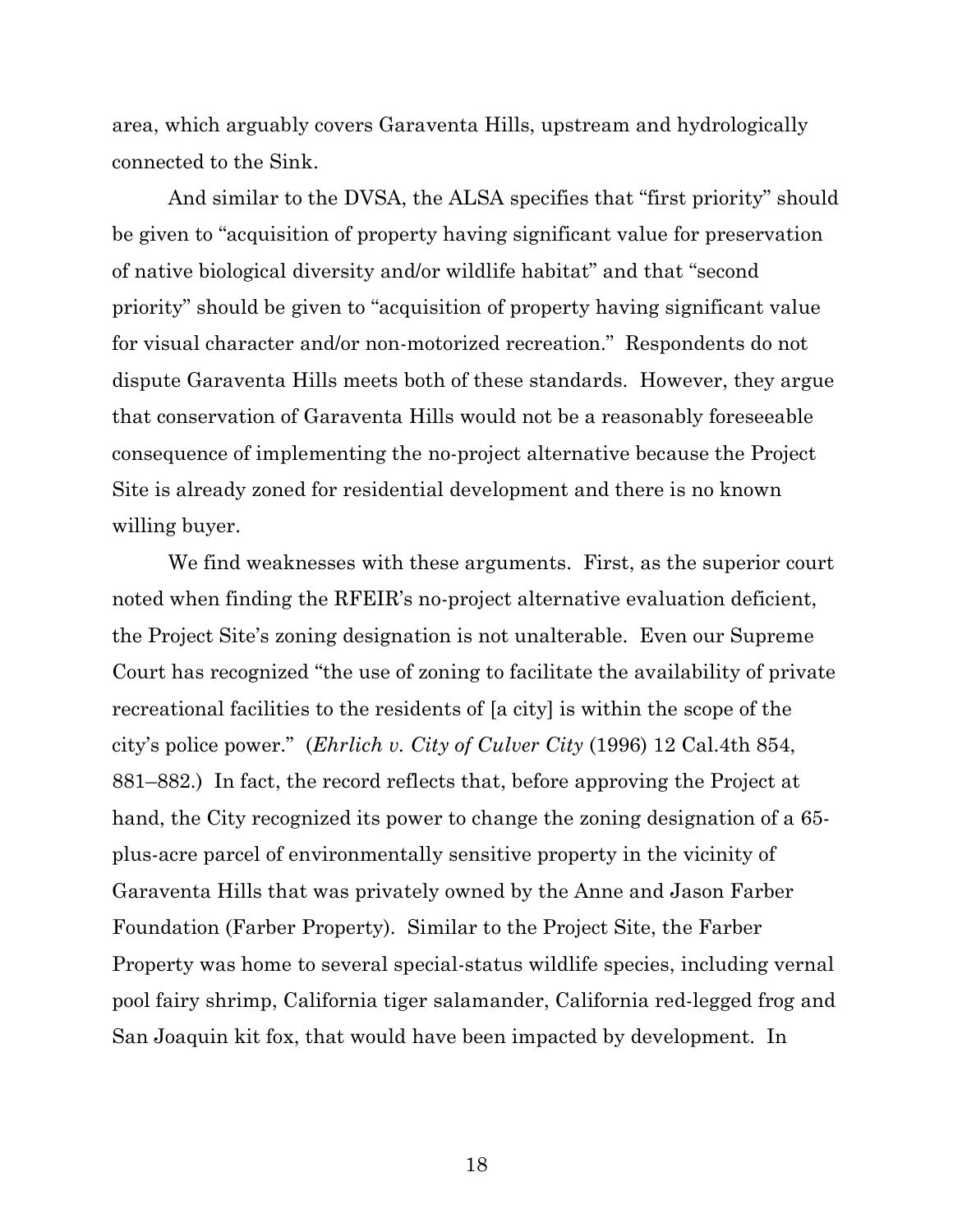2011, using DVSA/ALSA funds, the City purchased the Farber Property in order to permanently preserve it as open space.

In deciding to acquire the Farber Property, the City applied criteria developed by the Open Space Committee that prioritized preservation of native biological diversity and/or wildlife habitat (primary) and significant value for visual character and/or nonmotorized recreation (secondary). The Open Space Committee's criteria also included the proposed acquisition's strategic value in land protection and the existence of additional funding sources and willing sellers. As to the Farber property's strategic value, the City's staff concluded in recommending acquisition: "The Zoning Designation is Planned Development. Over the last decade and a half, the property has been under options with home-builders. The most recent development proposal for the property is for 145 residential units clustered to avoid the vernal pools and seasonal wetlands. *The District's acquisition would end development speculation on the property and preserve the property in perpetuity.*" (Italics added.)

We agree with Save the Hill that the City's acquisition of the Farber Property is noteworthy here, as it illuminates the lack of relevant information in the RFEIR's no-project alternative evaluation regarding the feasibility of acquiring Garaventa Hills to conserve it as open space. Respondents' arguments—that there is no evidence Garaventa Hills had a willing seller (like the Farber family) or had been targeted for acquisition with DVSA or ALSA funds—further illuminate this informational void. In this case, the City could not apply the criteria that it applied when acquiring the Farber Property because the relevant information was not in the RFEIR.

The RFEIR's deficiencies on this issue were laid bare at the April 22, 2019 city council meeting when several councilmembers asked for the very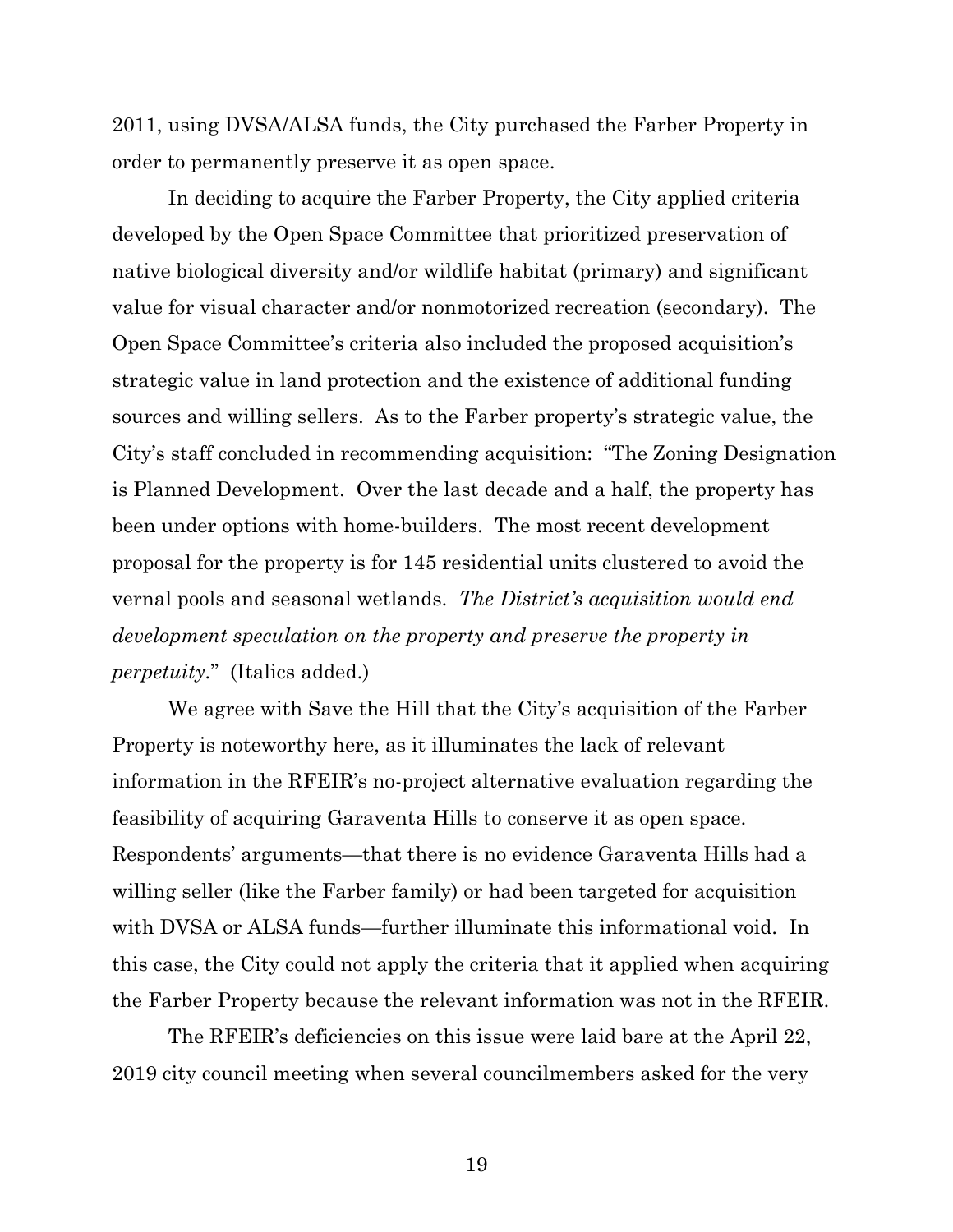information about the feasibility of acquiring the Project Site for open space (including funding sources) that Save the Hill complains was omitted. (See *ante*, pp. 11–14.) Councilmembers should have been directed to specific information in the RFEIR, but there was none. Instead, they received unsupported answers and warnings from the City's attorneys that any attempt to acquire the Project Site could expose the City to liability under the takings clause. (See *ante*, pp. 11–14.)

This begs the question: If it is illegal or otherwise impossible for the City to acquire and conserve the Project Site, why does the RFEIR's noproject alternative analysis fail to say so? 5 As the California Supreme Court warns, " '[f]ailure to disclose information called for by CEQA may be prejudicial "regardless of whether a different outcome would have resulted if the public agency had complied" with the law  $(\S 21005, \text{subd}, \text{(a)})$ . [Citation.]" (*Banning, supra*, 2 Cal.5th at p. 942; see *Laurel Heights Improvement Assn. v. Regents of University of California* (1988) 47 Cal.3d 376, 405 (*Laurel Heights*) ["An EIR must include detail sufficient to enable those who did not participate in its preparation to understand and to consider meaningfully the issues raised by the proposed project"].)

<sup>5</sup> The City's potential for liability under the takings clause is an issue beyond the scope of this appeal. We note, however, the issue is not as straightforward as respondents suggest. For one, the "general purpose of zoning and planning is to regulate the use of land to promote the public welfare, a power the courts have construed very broadly. Indeed, one of the traditional uses of the police power lies in providing citizens adequate recreational opportunities. (See, e.g., *Associated Home Builders*[*, etc., Inc. v. City of Walnut Creek* (1971)] 4 Cal.3d 633, 638 ['The elimination of open space in California is a melancholy aspect of the unprecedented population increase which has characterized our state in the last few decades. . . . [G]overnmental entities have the responsibility to provide park and recreation land to accommodate this human expansion . . . .'].)" (*Ehrlich v. City of Culver City, supra*, 12 Cal.4th at pp. 881–882.)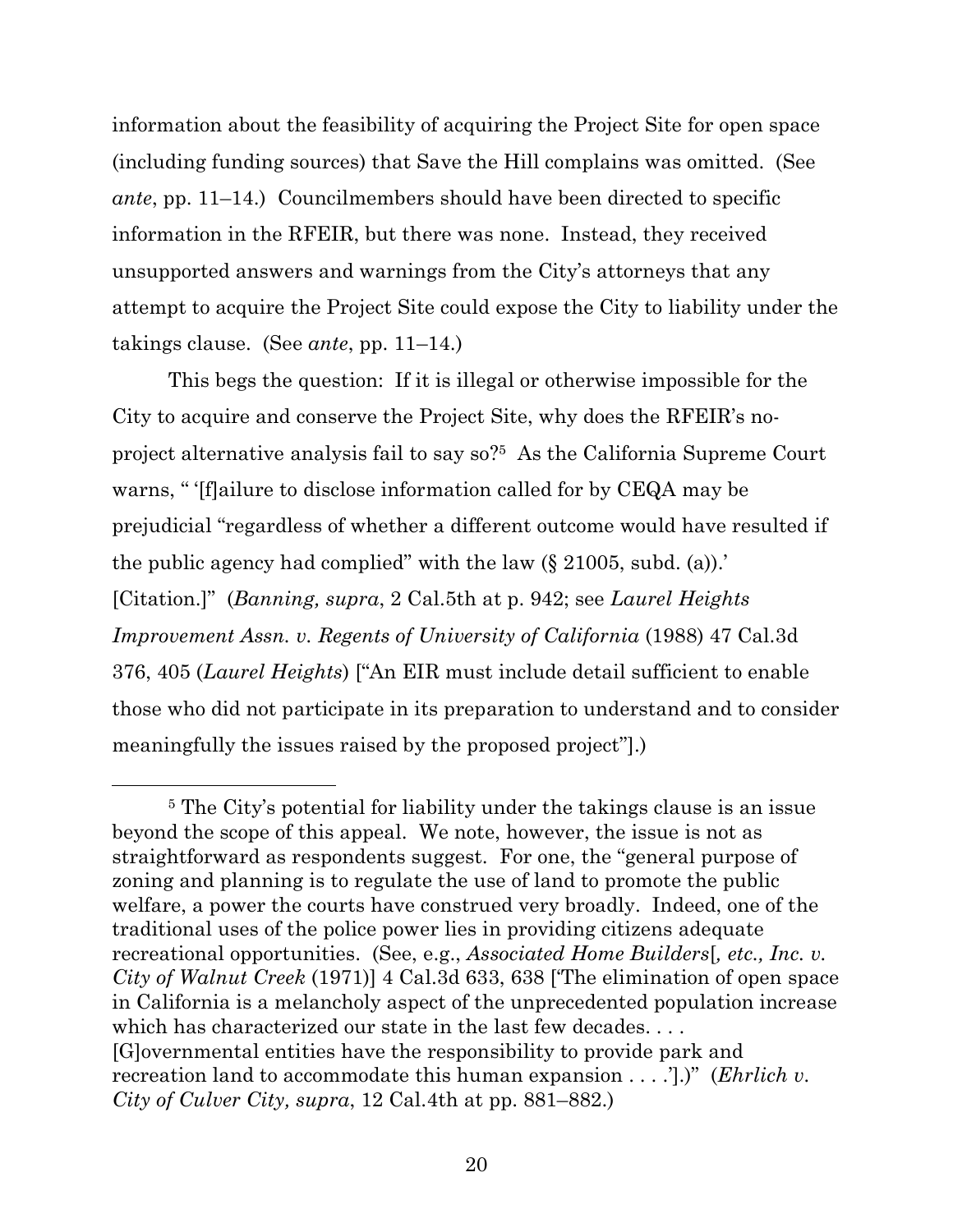Nor does the City's potential exposure to liability excuse its duty to fulfill CEQA's informational mandate. (*Planning & Conservation League, supra*, 83 Cal.App.4th at p. 913 ["the threat of litigation cannot be allowed to derail environmental review"].) Lafferty has never had the absolute right as owner to develop Garaventa Hills. Rather, Lafferty's plan has always been contingent on obtaining certification of a legally adequate EIR. (See *Laurel Heights, supra*, 47 Cal.3d at p. 425 [refusing to "countenance any attempt to reject an alternative on the ground that the Laurel Heights site has already been purchased or that activities there have already commenced," as it "would be untenable for [defendants] to rely on the result of their own noncompliance as a basis for determining their future action"].) As the Guidelines make clear, an EIR "shall focus on alternatives to the project or its location which are capable of avoiding or substantially lessening any significant effects of the project, *even if these alternatives would impede to some degree the attainment of the project objectives, or would be more costly*." (Guidelines, § 15126.6, subd. (b), italics added.)

Finally, we acknowledge many unknown variables exist regarding the feasibility of acquiring Garaventa Hills. However, "[d]rafting an EIR . . . involves some degree of forecasting. While foreseeing the unforeseeable is not possible, an agency [nonetheless] must use its best efforts to find out and disclose all that it reasonably can." (Guidelines, § 15144.) The fact that two funding sources exist for the precise purpose of enabling the City to acquire environmentally sensitive areas such as Garaventa Hills for conservation is just the sort of information CEQA intended to provide those charged with making important, often irreversible, environmental choices on the public's behalf.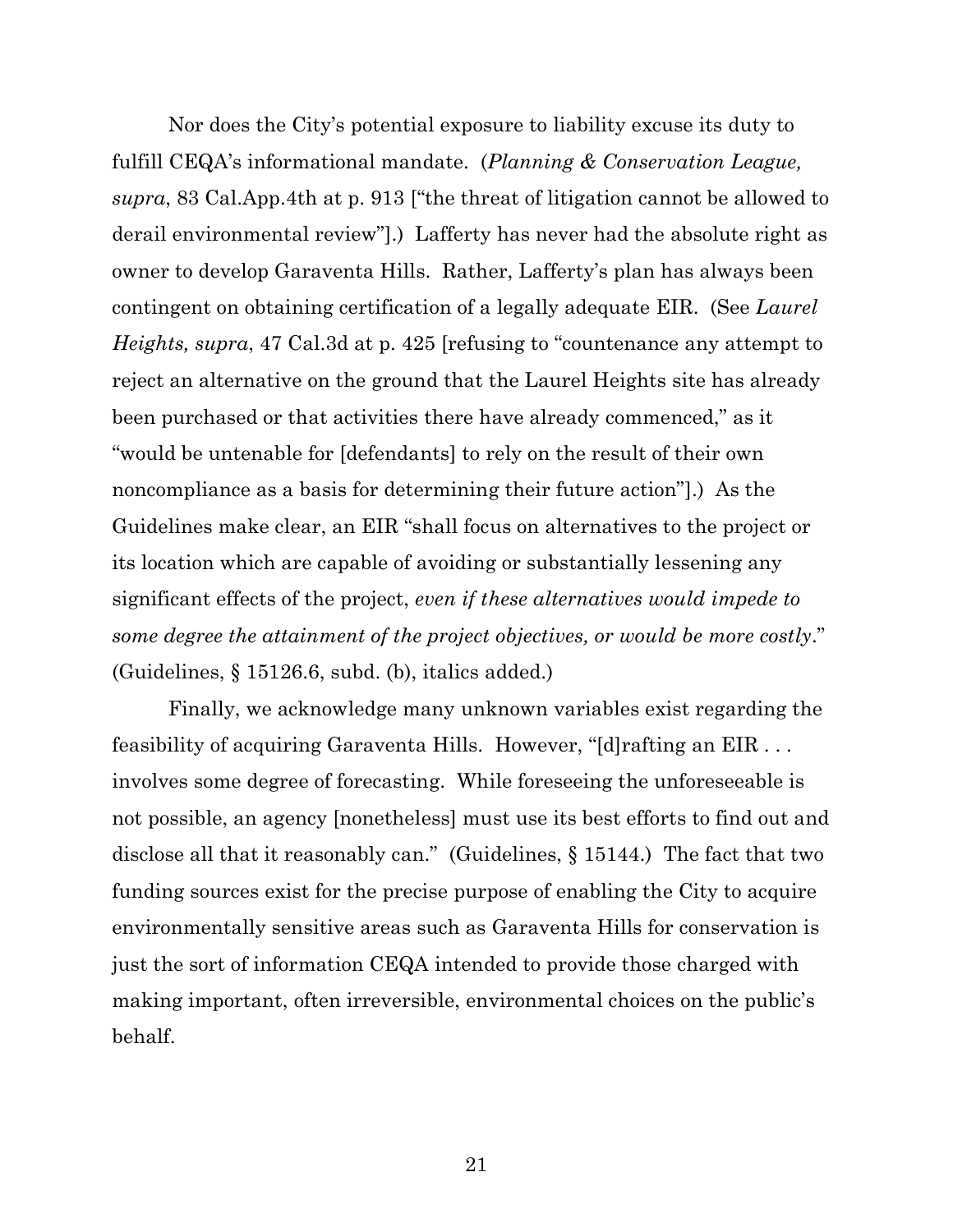At the end of the day, "CEQA compels process. It is a meticulous process designed to ensure that the environment is protected. Because the EIR is the heart and soul of CEQA, we must assure that [the] EIR facilitated the environmental review process as envisioned by CEQA." (*Planning & Conservation League, supra*, 83 Cal.App.4th at p. 911.) Here, this process failed. Lacking adequate information regarding the no-project alternative, the city council could not make an informed, reasoned decision on whether this Project should go forward. Accordingly, its decisions to certify the RFEIR and approve the Project must be set aside and a new EIR prepared. (See *Sierra Club v. State Bd. of Forestry* (1994) 7 Cal.4th 1215, 1236; *Banning, supra*, 2 Cal.5th at p. 942 [EIR's omission of relevant information that resulted in inadequate evaluation of project alternatives constituted prejudicial error]; see also *Kings County, supra*, 221 Cal.App.3d at p. 735 [EIR's omission of data comparing natural gas to coal violated CEQA's informational mandate and constituted prejudicial error]; *King and Gardiner Farms, LLC v. County of Kern* (2020) 45 Cal.App.5th 814, 869 (*King and Gardiner*) [EIR's omission of sufficient information regarding mitigation for significant water supply impacts "constitutes a prejudicial violation of CEQA by itself"].)

# **IV.** *The RFEIR's analysis and mitigation with respect to vernal pool fairy shrimp and the Springtown Alkali Sink are adequate.*

A few issues remain. In its opening brief, Save the Hill argued the City violated CEQA by failing to analyze the Project's hydrological impacts to the downstream Springtown Alkali Sink and by failing to mitigate the loss of critical habitat for the threatened vernal pool fairy shrimp (VPFS). After respondents challenged these arguments in its brief, Save the Hill omitted them from the reply brief, thereby abandoning them. (*The Police Retirement*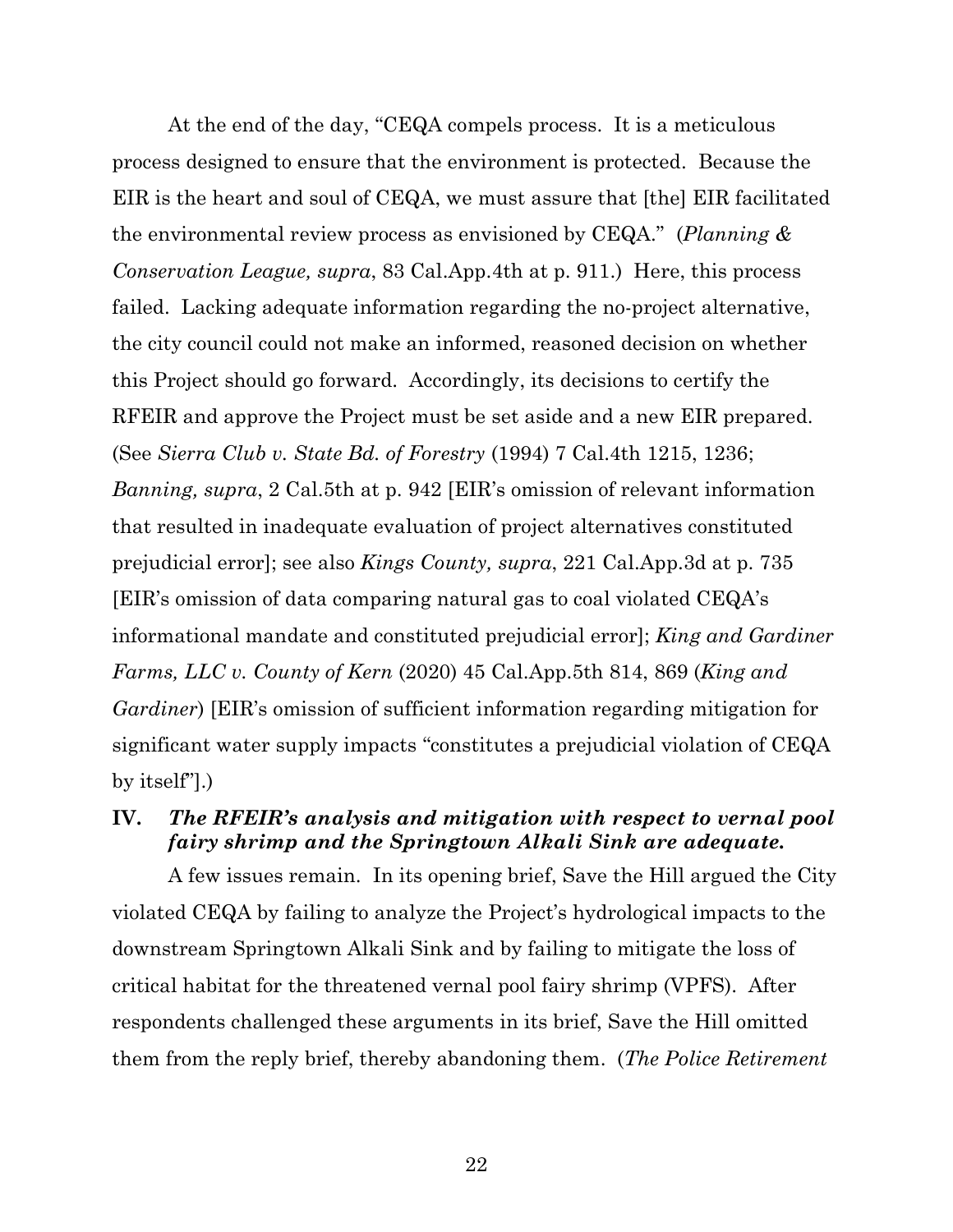*System of St. Louis v. Page* (2018) 22 Cal.App.5th 336, 346, fn. 3.) We nonetheless very briefly discuss them here. 6

"Under CEQA, 'If the agency decides to approve a project despite its significant adverse impacts, the agency must issue findings which specifically state how the agency has responded to the significant impacts identified in the EIR.' ([Citation]; see CEQA, § 21081; CEQA Guidelines, § 15091.) One such finding is that '[c]hanges or alterations have been required in, or incorporated into, the project which mitigate or avoid the significant effects on the environment.' (CEQA, § 21081, subd. (a)(1); CEQA Guidelines,  $\S 15091$ , subd. (a)(1).) Any such finding must be supported by substantial evidence in the record. (CEQA Guidelines, § 15091, subd. (b).)" (*California Native Plant Society v. City of Rancho Cordova* (2009) 172 Cal.App.4th 603, 625 (*California Native Plant*).) "[W]here substantial evidence supports the approving agency's conclusion that mitigation measures will be effective, courts will uphold such measures against attacks based on their alleged inadequacy. (*Laurel Heights, supra*, 47 Cal.3d at p. 407.)" (*Sacramento Old City Assn. v. City Council* (1991) 229 Cal.App.3d 1011, 1027 (*Sacramento Old City*).)

<sup>6</sup> Save the Hill also abandoned a third argument—that the RFEIR failed to address impacts from the Project's proposed construction of a pedestrian bridge—after respondents pointed out two factual flaws. First, Save the Hill mistakenly claimed the FEIR failed to address the need to realign Altamont Creek to accommodate the bridge when in fact no realignment was needed. Second, Save the Hill claimed a mitigation measure included in the DEIR, Traf-3, was erroneously omitted from the FEIR. In fact this measure was appropriately omitted because it related to vehicle traffic while the bridge proposed in the FEIR was limited to pedestrian traffic.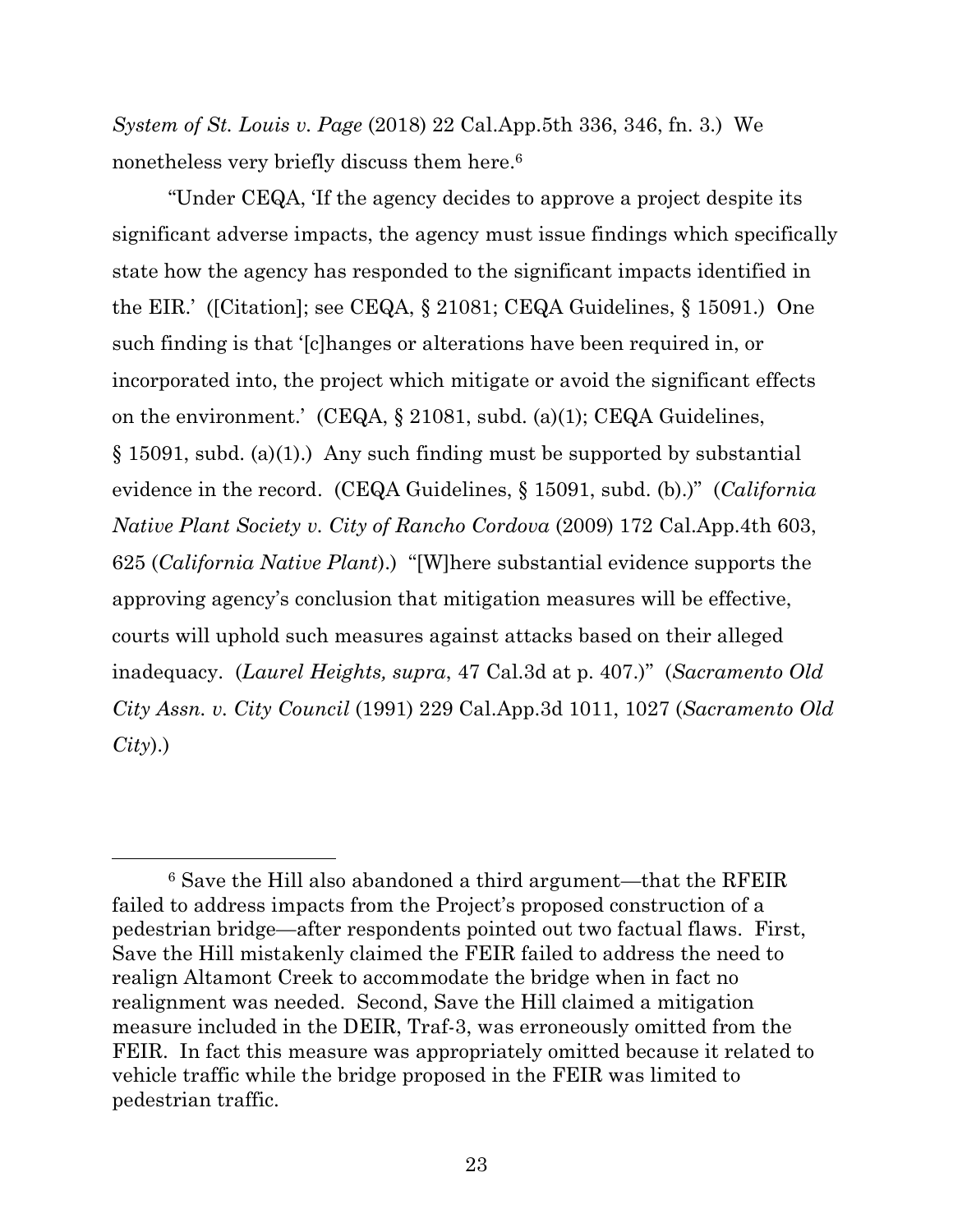#### **A. VPFS.**

Garaventa Hills is designated as a special habitat for VPFS. The RFEIR identifies as a potentially significant impact of the Project the permanent loss of approximately 0.004 acre of seasonal wetland that could be occupied by VPFS. As mitigation, the RFEIR requires Lafferty to (1) complete surveys of the area using a protocol acceptable to the USFWS to determine whether VPFS are present and, if their presence is detected, (2) obtain authorization from the USFWS for the taking of VPFS before filling or disturbing the seasonal wetland and (3) provide compensatory habitat for lost habitat at a mitigation ratio of 9:1, 10:1 or 11:1 depending on the location of the mitigation site, as recommended in the East Alameda County Conservation Strategy.

Save the Hill condemns these mitigation measures as inadequate because they are conditional, requiring implementation only if VPFS are actually found on the Project Site. However, as respondents note, the City assumed for purposes of the RFEIR that VPFS are present, even though they had not been detected, when adopting these measures. Moreover, CEQA permits an agency to defer to a future date the adoption of more specific mitigation measures: "[F]or kinds of impacts for which mitigation is known to be feasible, but where practical considerations prohibit devising such measures early in the planning process (e.g., at the general plan amendment or rezone stage), the agency can commit itself to eventually devising measures that will satisfy specific performance criteria articulated at the time of project approval. Where future action to carry a project forward is contingent on devising means to satisfy such criteria, the agency should be able to rely on its commitment as evidence that significant impacts will in fact be mitigated." (*Sacramento Old City, supra*, 229 Cal.App.3d at pp. 1028–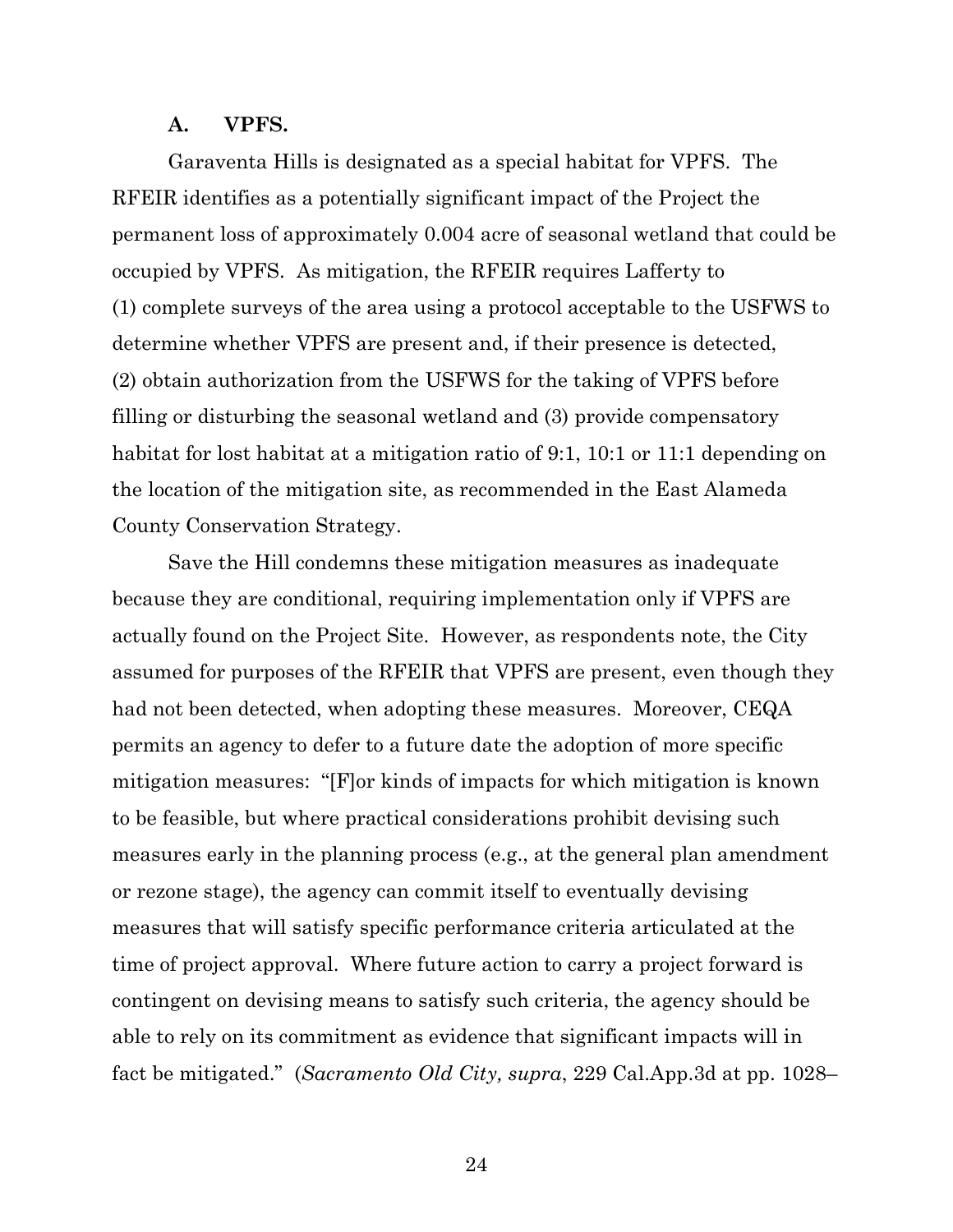1029; see *California Native Plant, supra*, 172 Cal.App.4th at p. 621 ["the details of exactly how mitigation will be achieved under the identified measures can be deferred pending completion of a future study"].) The RFEIR meets this standard by adopting specific performance criteria for Lafferty to follow in case VPFS are found at the Project Site.

Thus, because substantial evidence supports the City's finding that the VPFS mitigation measures are adequate, we affirm it. (*Sacramento Old City, supra*, 229 Cal.App.3d at p. 1027; *California Native Plant, supra*, 172 Cal.App.4th at p. 625.)

#### **B. Springtown Alkali Sink.**

Save the Hill also contends the RFEIR failed to analyze foreseeable significant hydrological impacts to the Springtown Alkali Sink, an environmentally sensitive land form downstream from the Project Site. (See Guidelines, § 15125, subd. (c) ["EIR must demonstrate that the significant environmental impacts of the proposed project were adequately investigated and discussed"].) Save the Hill relies on the EIR for the Maralisa Planned Development, which acknowledged: "Water quality degradation from project development area has the potential to adversely affect the nearby downstream Springtown alkali sink area, and to contribute to water quality problems of Alameda Creek and ultimately San Francisco Bay." Based on this acknowledgment, Save the Hill claims it was arbitrary and capricious for the City to omit discussion of these impacts in the RFEIR.

Respondents have a twofold response. First, they note Save the Hill does not dispute the RFEIR's finding, based on an expert's hydrological study, that the Project will not cause significant hydrological impacts to the Garaventa Wetlands Preserve, an area adjacent to the Project Site. A fortiori, respondents continue, there must be no significant impacts to the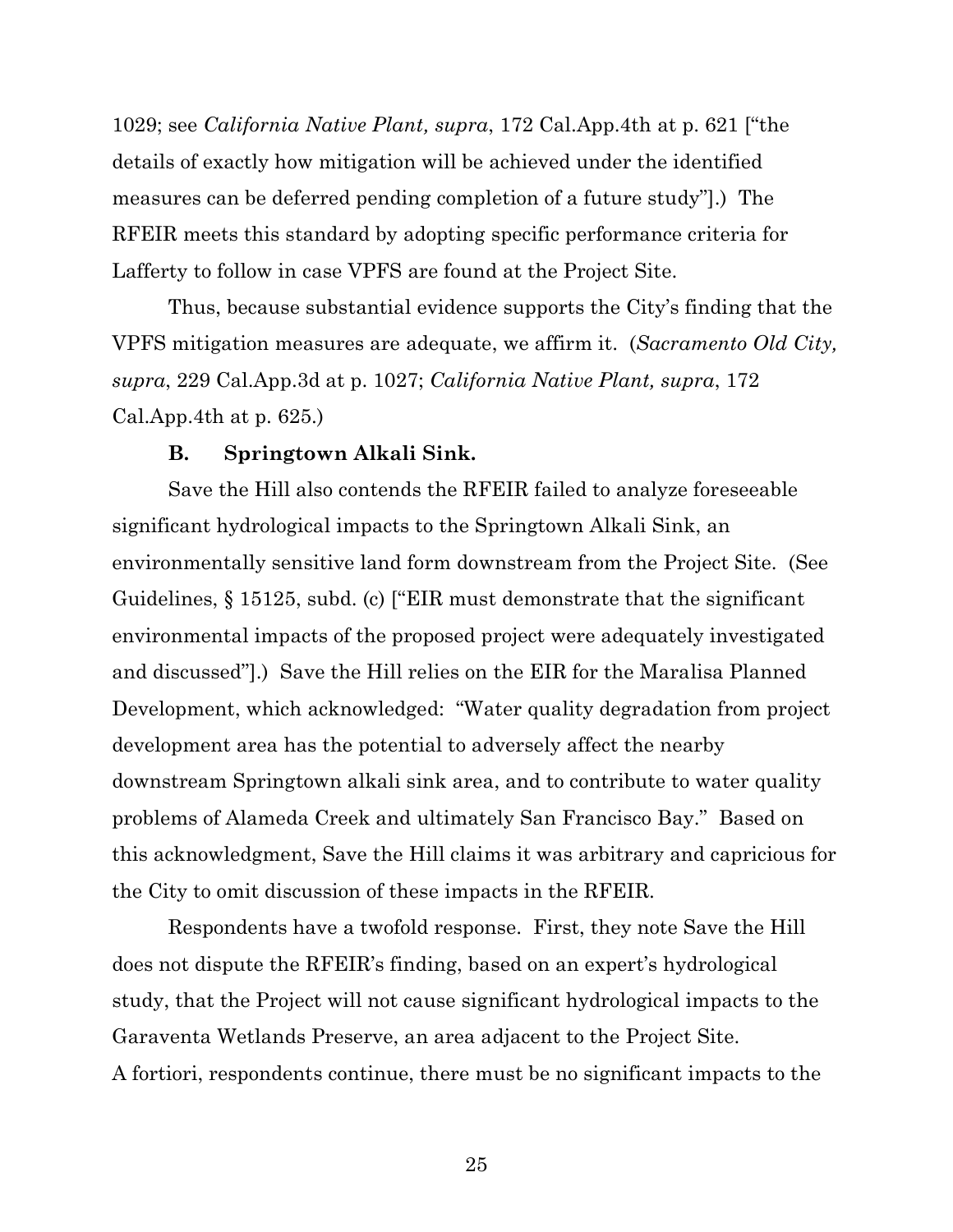more distant Springtown Alkali Sink. Second, respondents insist the Maralisa Planned Development's EIR is irrelevant here because that project was significantly larger, involving 230 acres and several hundred residential units. This Project involves only 31.7 acres and 44 residential units.

We agree with these points, which Save the Hill does not dispute. Accordingly, because the hydrological expert's report constitutes substantial evidence supporting the City's finding of no significant hydrological impacts as a result of the Project, we uphold the RFEIR on this issue. (See *The Police Retirement System of St. Louis v. Page, supra*, 22 Cal.App.5th at p. 346, fn. 3; *Laurel Heights, supra*, 47 Cal.3d at p. 407.)

# **V.** *The identified compensatory mitigation measure for permanent loss of sensitive habitat is adequate.*

The RFEIR recognizes the permanent loss of up to 31.78 acres of habitat that supports the California tiger salamander, California red-legged frog, San Joaquin kit fox, California burrowing owl, and potentially the American badger. The RFEIR therefore requires Lafferty to provide offsite compensatory mitigation at a 2.5:1 to 3:1 ratio for this permanent habitat loss for each of these species, which can be on the same site if the site has sufficient space. Lafferty proposed the Bluebell site for this compensatory mitigation, an 85-acre parcel in the Springtown Alkali Sink area that contains part of Altamont Creek, sensitive soil, vernal pools, and numerous plant and animal species.

Save the Hill contends the Bluebell site is inadequate for mitigation because it is already protected open space under local law and, thus, cannot make up for the lost habitat. The local law to which the group refers is the City's general plan, goal objective OSC-1.1, policy P6: "The City shall preserve and maintain . . . the Springtown Alkali Sink area as [an] important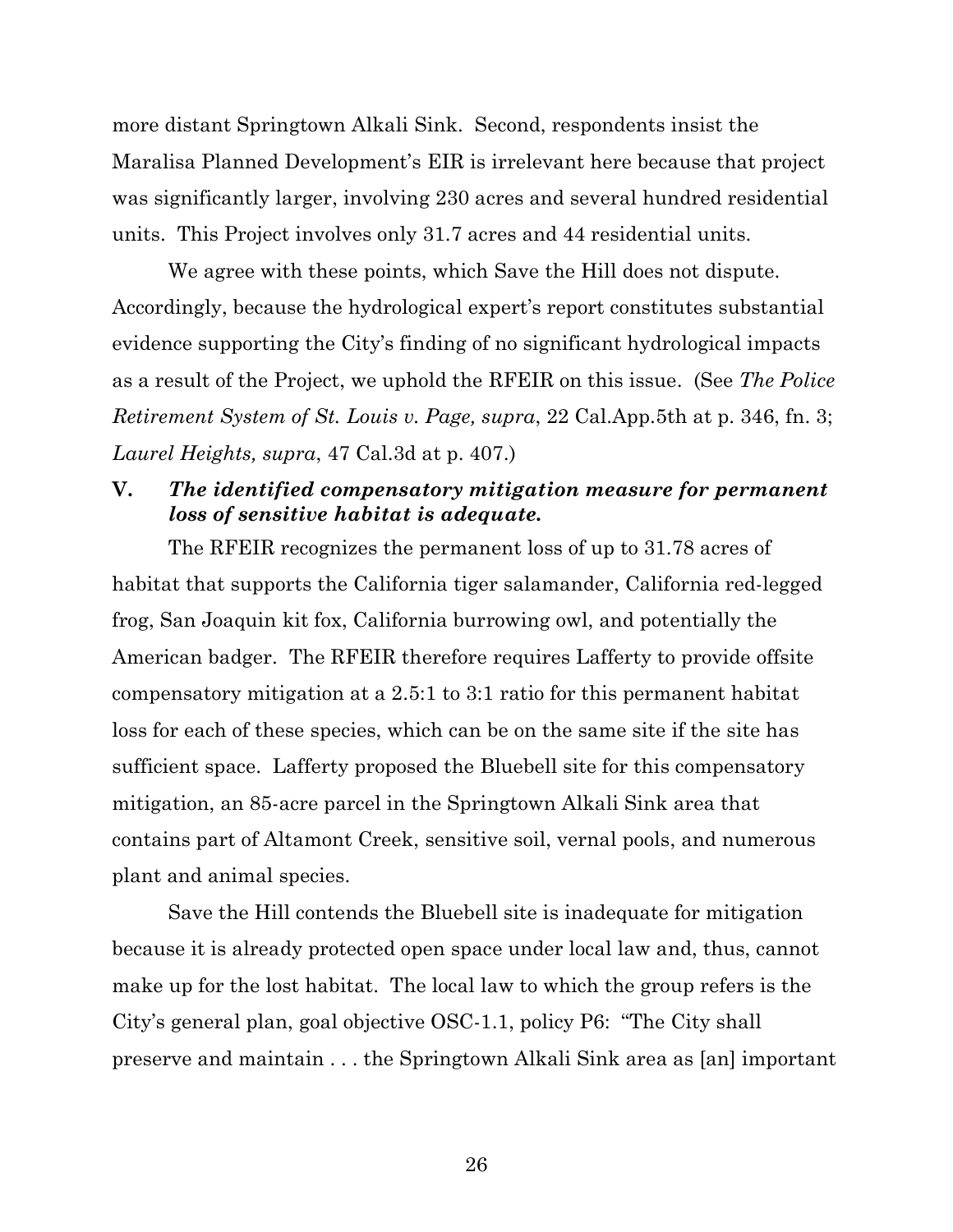wildlife and plant habitat. I through preservation of open space in and around these areas."

Respondents counter the general plan provision is merely aspirational. It does not accomplish what the RFEIR's measure does—creation of a perpetual legal restraint on development at the Bluebell site supported by funding for both upkeep and enforcement. Respondents further note the City retains the right to compel Lafferty to protect a different mitigation site if the Bluebell site proves inadequate.

We agree with respondents. Undisputedly, the Bluebell site is suitable for mitigation, as it contains sensitive habitat that houses a variety of plant and animal species. Moreover, the RFEIR requires this site, which is currently privately owned, to be placed "under [a] permanent easement with an endowment for restoration and management in perpetuity." The general plan requires nothing of the sort. And, if the Bluebell site proves inadequate for the mitigation task with respect to any of the identified animal species, the RFEIR authorizes the City to compel Lafferty to find and protect an alternative site. (See *Preserve Wild Santee v. City of Santee* (2012) 210 Cal.App.4th 260, 279 ["Generally, an agency does not need to identify the exact location of offsite mitigation property for an EIR to comply with CEQA"]; Guidelines,  $\S 15126.4$ , subd. (a)(1)(B) ["specific details of a mitigation measure . . . may be developed after project approval when it is impractical or infeasible to include those details during the project's environmental review provided that the agency (1) commits itself to the mitigation, (2) adopts specific performance standards the mitigation will achieve, and (3) identifies the type(s) of potential action(s) that can feasibly achieve that performance standard"].)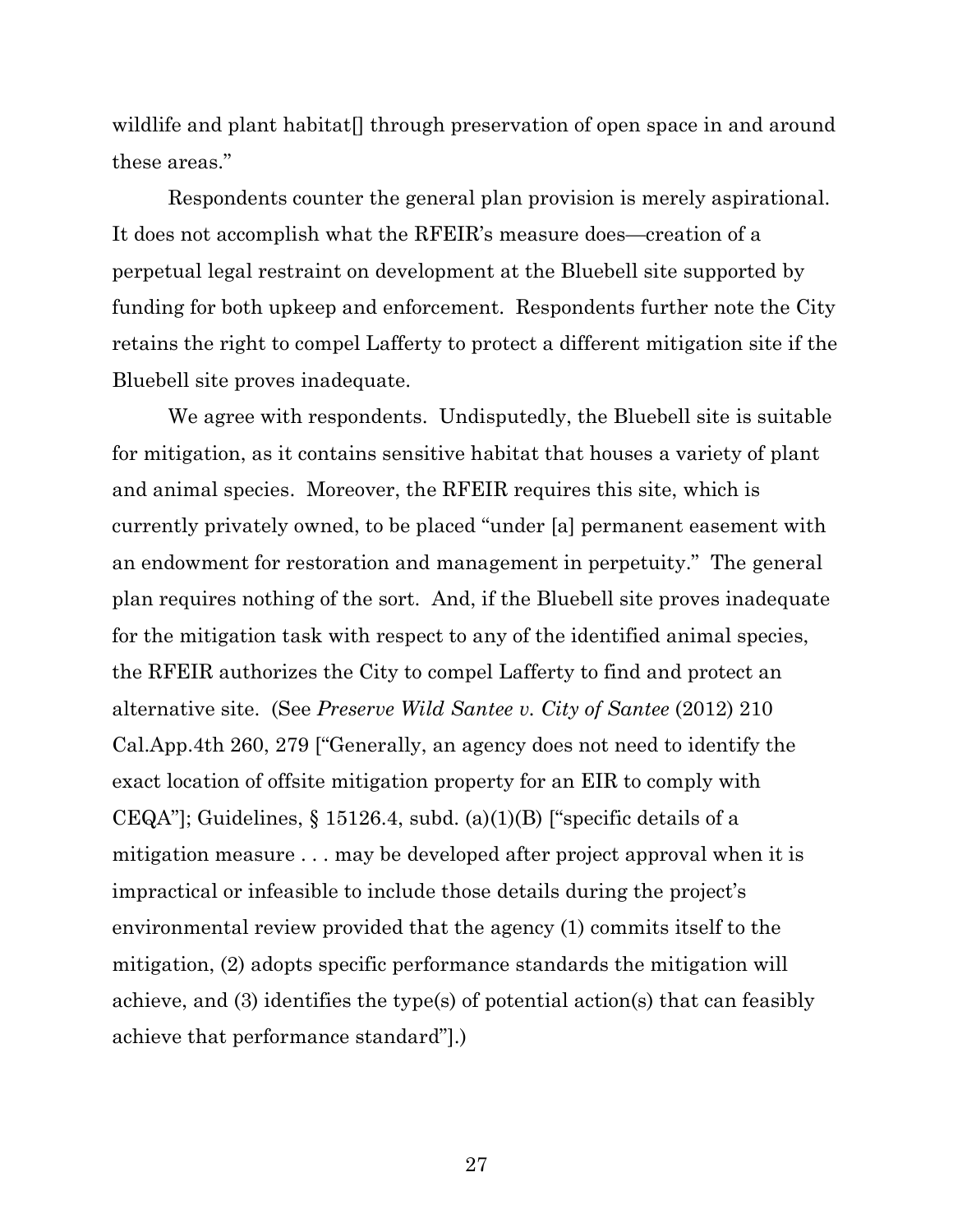Finally, we turn to Save the Hill's argument that the Bluebell site's protection under a conservation easement would not result in the provision of any new resources to offset or compensate for the habitat permanently lost to the Project. "It would simply ensure the Bluebell Site would not also be lost." Save the Hill relies on *King and Gardiner, supra*, which rejected an EIR's plan to mitigate the loss of agricultural land to oil and gas activity by implementing agricultural conservation easements. The appellate court concluded "implementation of agricultural conservation easements for the 289 acres of agricultural land estimated to be converted each year would not change the net effect . . . [that] there would be 289 fewer acres of agricultural land in Kern County." (45 Cal.App.5th at pp. 875–876.)

We do not find *King and Gardiner, supra*, helpful in this case. First, it involved the proposed loss of 7,450 acres of land to an oil and gas drilling project (45 Cal.App.4th at pp. 871, 875–876), as compared to the proposed loss in this case of about 32 acres. More importantly, CEQA does not require mitigation measures that completely eliminate the environmental impacts of a project. Rather, CEQA permits mitigation measures that would substantially lessen the significant environmental effects of the project. (§ 21002.) The Guidelines, in turn, provide that mitigation may include "[c]ompensating for the impact by replacing *or providing substitute resources or environments* . . . ." (Guidelines, § 15370, subd. (e), italics added.) Consistent with this guideline, as *King and Gardiner* appears to recognize (45 Cal.App.5th at p. 875), conservation easements are an accepted part of " 'agencies' toolboxes as available mitigation' " for environmental impacts. (See *Masonite Corp. v. County of Mendocino* (2013) 218 Cal.App.4th 230, 238– 239 ["[agricultural conservation easements] may appropriately mitigate the direct loss of farmland when a project converts agricultural land to a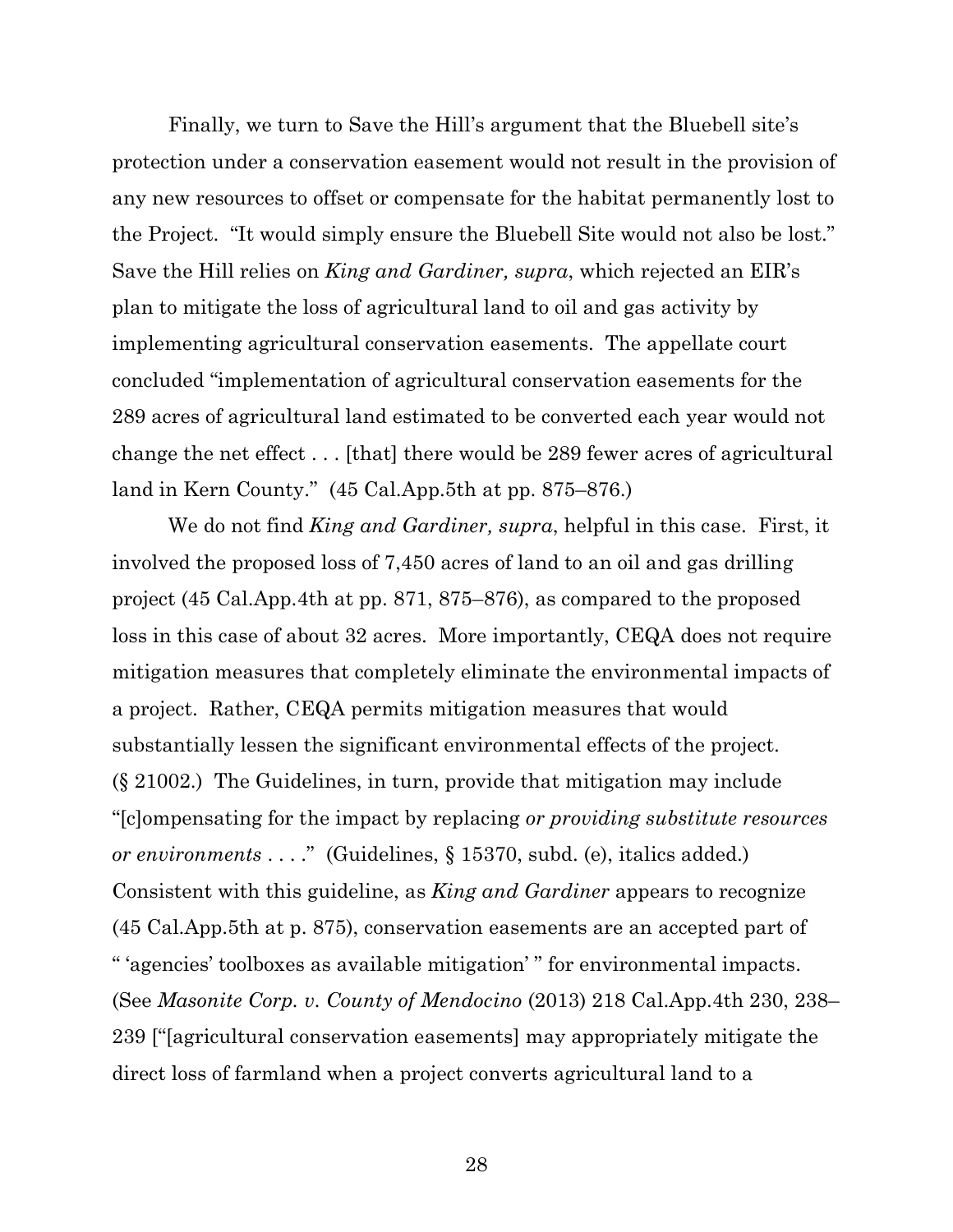nonagricultural use, even though an ACE [agricultural conservation easement] does not replace the onsite resources"]; see *Friends of Kings River v. County of Fresno* (2014) 232 Cal.App.4th 105, 124–126 [discussing case law recognizing that offsite preservation of habitats for endangered species, which is functionally similar to an agricultural conservation easement, is an accepted means of mitigating impacts on biological resources].)

Thus, for the reasons stated, we conclude substantial evidence supports the City's conclusion that preservation of the Bluebell site is adequate compensatory mitigation for the permanent loss of 31.78 acres of habitat under the Project. (See *Sierra Club, supra*, 6 Cal.5th at p. 512.)

# **VI.** *Save the Hill lacks standing to challenge the City's compliance with the terms of the DVSA or ALSA.*

Last, Save the Hill contends the City violated CEQA by failing to pursue the possibility of preserving Garaventa Hills in order to meet its obligations under the DVSA and ALSA to acquire environmentally important properties as compensatory mitigation to offset the environmental harms of other City projects. Save the Hill failed to raise this issue at any point prior to this appeal, thereby forfeiting review of it. (*Sea & Sage Audubon Society, Inc. v. Planning Com.* (1983) 34 Cal.3d 412, 417.) Moreover, it in any event lacks merit. Save the Hill was not a party to the DVSA or ALSA and therefore lacks standing to enforce any obligation arising from those agreements against the City. (*Republic Indemnity Co. v. Schofield* (1996) 47 Cal.App.4th 220, 227.)

## **DISPOSITION**

The judgment is reversed. The matter is remanded to the superior court with instructions to: (1) vacate its order denying Save the Hill's challenge by way of petition for writ of mandate to the RFEIR's no-project alternative analysis; (2) enter a modified order and a modified judgment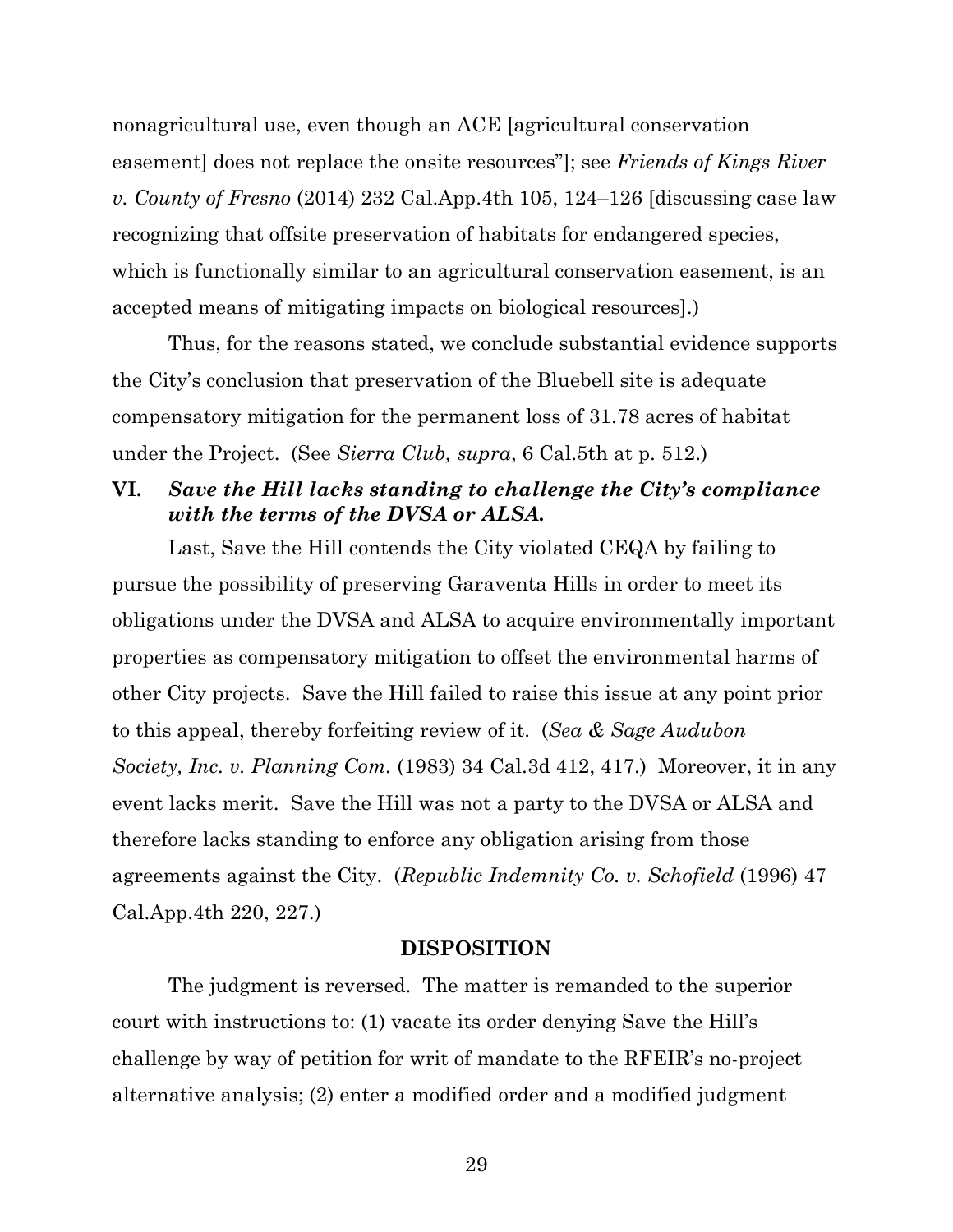consistent with our opinion that Save the Hill's challenge to the no-project alternative analysis was both preserved and meritorious; and (3) issue a peremptory writ of mandate directing the City to set aside the certification of the RFEIR and approval of the Project. Save the Hill is entitled to recover costs on appeal.

Jackson, P. J.

\_\_\_\_\_\_\_\_\_\_\_\_\_\_\_\_\_\_\_\_\_\_\_\_\_

WE CONCUR:

\_\_\_\_\_\_\_\_\_\_\_\_\_\_\_\_\_\_\_\_\_\_\_\_\_

\_\_\_\_\_\_\_\_\_\_\_\_\_\_\_\_\_\_\_\_\_\_\_\_\_

Simons, J.

Needham, J.

A161573/*Save the Hill Group v. City of Livermore*